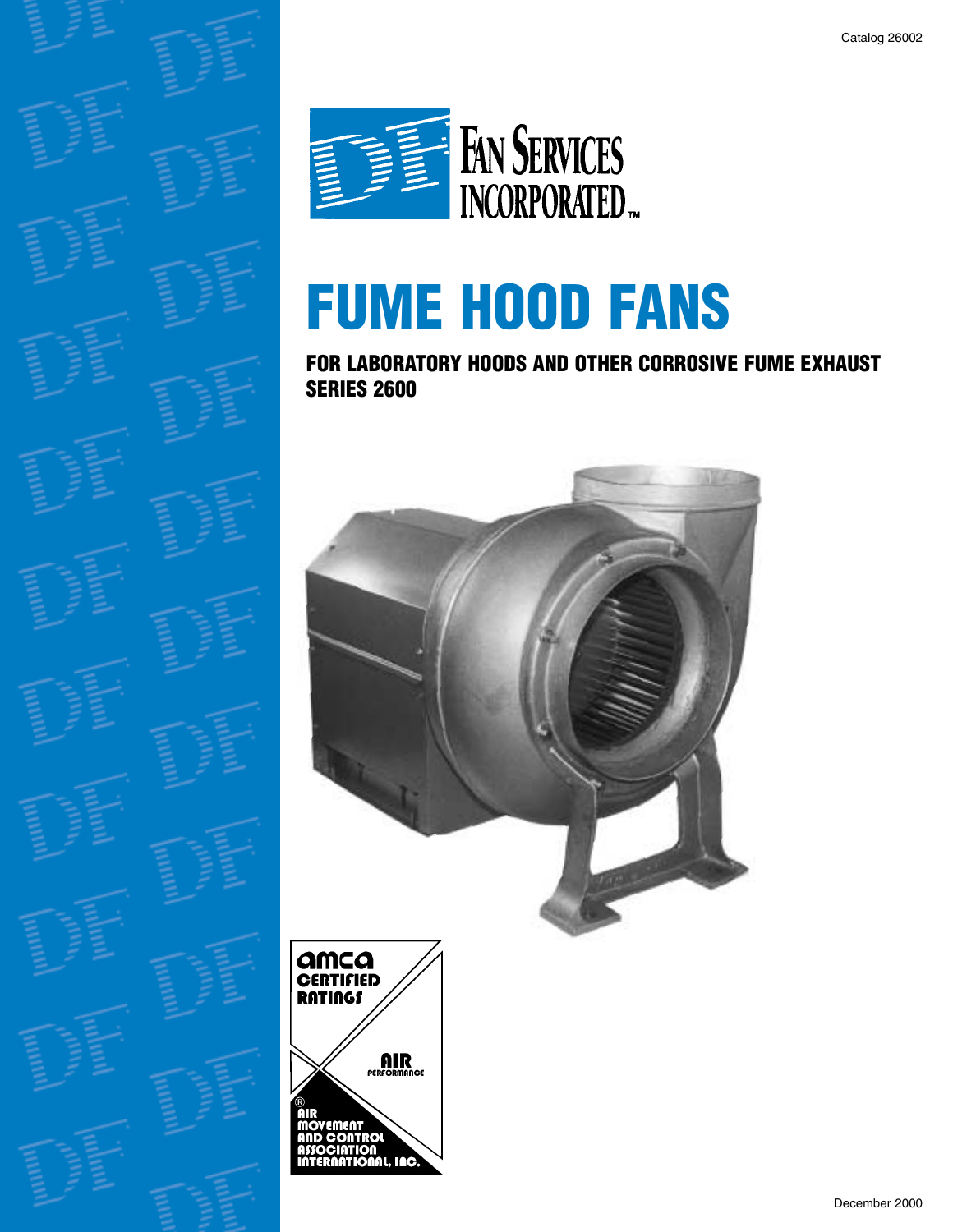

# **FUME HOOD FANS**

# **SPECIFICALLY DESIGNED FOR CORROSIVE FUME SYSTEMS**

Fume Hood Fans are designed for exhausting fumes from laboratory hoods… both institutional and industrial. Exhausts from industrial hoods over acid or alkalie vats are also primary applications for this rugged long-life unit. For quick, low-cost installation, Fume Hood Fans are shipped as a complete packaged ready-to-run unit. All Fume Hood Fans are completely checked at the factory to assure trouble-free operation. The standard Fume Hood Fan is equipped with a low speed (LS) forward-curved impeller. Corrosion resistant Monel (nickel-400), stainless steel, aluminum or coated steel impeller designs are available options for various service conditions. Every rotating assembly on a Fume Hood Fan is balanced both statically and dynamically.



# **HOUSINGS**

The basic feature of the Fume Hood Fan is the heavy cast iron housing. Cast iron is inherently resistant to corrosion and the thick wall will give many years of service even without protective coverings, which can often fail prematurely due to improper surface preparation, insufficient coverage or coating damage. Where conditions are especially severe, however, the cast iron housing can be coated with vinyl, phenolic or epoxy coatings for added service life. Air dried Heresite coating is standard.

# **COVERS**

Outdoor covers offer ventilated protection for the drive, motor and bearings as well as serving as a safety guard. These covers are easily removable for convenient access to all moving parts.

### **DRIVES**

Fume Hood Fans have adjustable v-belt drives to permit limited changes in fan RPM as may be required by varying conditions. The entire drive is completely contained within the unit framework. Increases in fan speed (by adjusting motor pulley) should not be done without first consulting the applicable capacity table to avoid overloading the motor. Each drive has cast iron sheaves to further improve quiet operation and service life.



DF Fan Services, Inc. certifies that the Fume Hood Fans shown herein are licensed to bear the AMCA Seal. The ratings shown are based on tests and procedures performed in accordance with AMCA Publication 211 and comply with the requirements of the AMCA Certified Ratings Program.

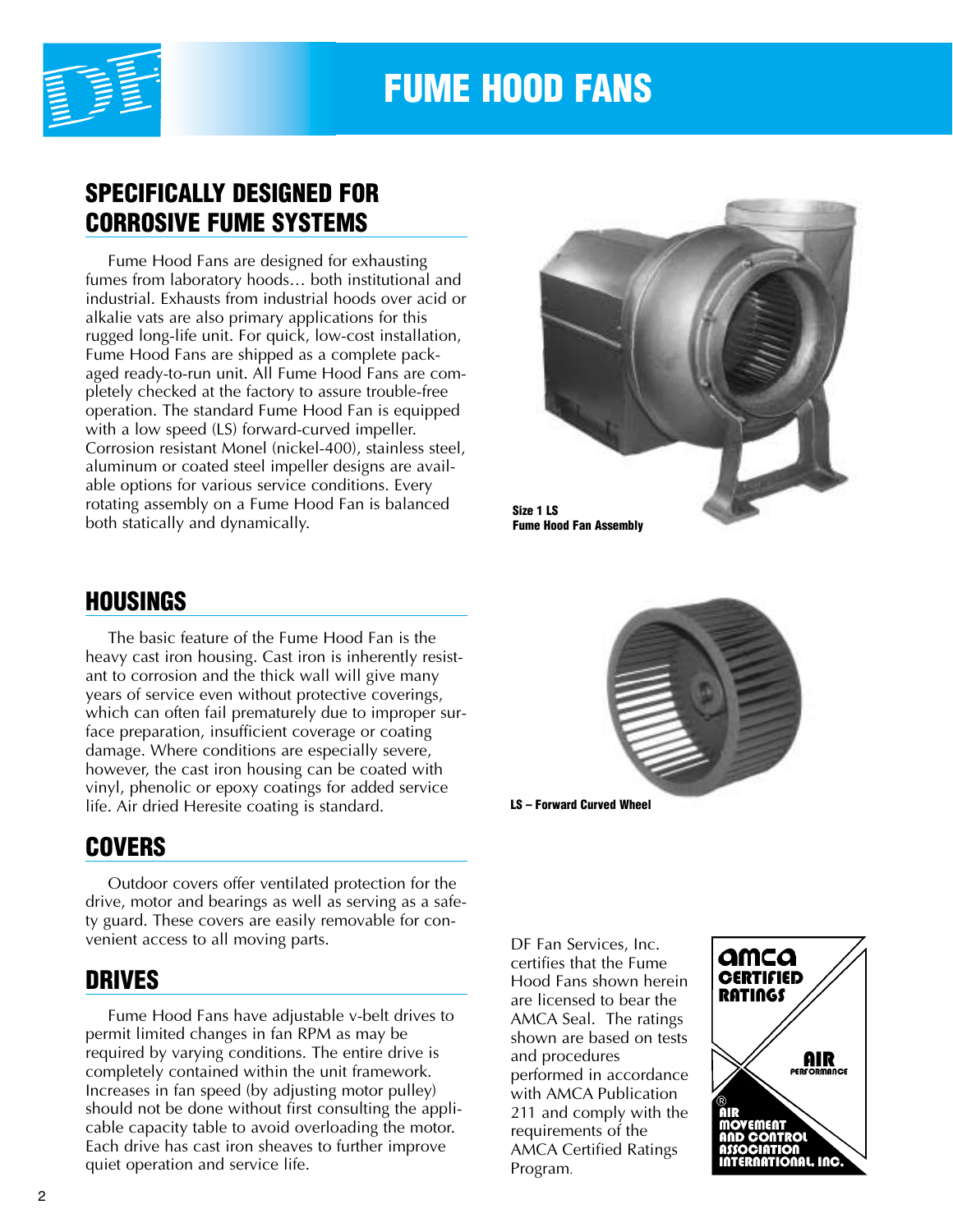# **DIMENSIONAL DATA**



**DIMENSIONS – IN INCHES**









#### **FUME HOOD DIMENSIONAL DATA**

| FAN<br><b>SIZE</b> | A                | B                | BC                            | BD               | BE                | BF              | C                | D*             | E                |                | G               |                 |                 | К                |
|--------------------|------------------|------------------|-------------------------------|------------------|-------------------|-----------------|------------------|----------------|------------------|----------------|-----------------|-----------------|-----------------|------------------|
| $\frac{5}{8}$      | 6                | $7\frac{7}{16}$  | $6\frac{1}{4}$                | $7\frac{7}{8}$   | $11 \frac{1}{16}$ | $7\frac{1}{16}$ | $6\frac{5}{8}$   | 7 <sub>2</sub> | $8\frac{3}{8}$   | $1\frac{1}{4}$ | $14\frac{7}{8}$ | $5\frac{1}{4}$  | $8\frac{1}{8}$  | $22^{13}/_{16}$  |
| $\frac{3}{4}$      | $7\frac{1}{16}$  | $8\frac{7}{8}$   | $7\frac{7}{8}$                | 9 <sub>3/8</sub> | $12\frac{7}{8}$   | $8\frac{3}{8}$  | $7\frac{7}{8}$   | 9              | 10               | $1\frac{1}{4}$ | $14\frac{7}{8}$ | $5\frac{1}{2}$  | $9\frac{3}{4}$  | $22\frac{9}{16}$ |
|                    | $9\frac{1}{4}$   | $11\frac{9}{16}$ | 9 <sup>3</sup> / <sub>4</sub> | $12\frac{5}{16}$ | $16\frac{5}{8}$   | $11\frac{1}{8}$ | $10\frac{5}{16}$ | 12             | $13 \frac{1}{6}$ | $\frac{1}{2}$  | $14\frac{7}{8}$ | $7\frac{3}{16}$ | 13              | $24\frac{3}{4}$  |
| $1\frac{1}{4}$     | $11\frac{9}{16}$ | $14^{11}/_{16}$  | $12\frac{3}{16}$              | $13\frac{1}{2}$  | $20\frac{3}{16}$  | 14              | 13               | 15             | $16\frac{5}{8}$  | $\frac{1}{2}$  | 17 <sub>2</sub> | $9\frac{1}{8}$  | $16\frac{1}{2}$ | 28 1/4           |

| FAN<br><b>SIZE</b> |                | M              | N                              | 0                    | Р               | R | O  |                 | U                              | v                | W      | v              | v                | <u>.</u> | <b>SHAFT</b><br>DIA. | <b>WIDTH</b>  | <b>KEYWAY IN</b><br><b>DRIVE HUB</b><br>DEPTH |
|--------------------|----------------|----------------|--------------------------------|----------------------|-----------------|---|----|-----------------|--------------------------------|------------------|--------|----------------|------------------|----------|----------------------|---------------|-----------------------------------------------|
| $\frac{5}{8}$      |                |                |                                | 75/8                 | $4\frac{7}{16}$ |   | 12 | $3\frac{3}{16}$ | $18\frac{3}{8}$                |                  | 813/16 | $8\frac{1}{8}$ | $19.5$ /s        | 22       |                      | $\frac{1}{4}$ | $\frac{1}{8}$                                 |
| $\frac{3}{4}$      | $5\frac{1}{4}$ | $3\frac{1}{2}$ | 6                              | $8\frac{3}{8}$       | $5\frac{3}{16}$ | 3 | 12 | $3\frac{3}{16}$ | 18 <sup>3</sup> / <sub>8</sub> | 31               | 813/16 | $8\frac{1}{8}$ | $20\frac{3}{8}$  | 22       |                      | 1⁄4           | $\frac{1}{8}$                                 |
|                    |                | . ხ            | $7\frac{5}{16}$                | $9\frac{9}{16}$      | $6\frac{3}{8}$  | 3 | 12 | $3\frac{3}{16}$ | 18 <sup>3</sup> / <sub>8</sub> | $33\frac{7}{16}$ | 813/16 | $8\frac{1}{8}$ | $21\frac{9}{16}$ | 22       |                      | $\frac{1}{4}$ | $\frac{1}{8}$                                 |
| $1\frac{1}{4}$     | 9              | $6\frac{1}{2}$ | 10 <sup>3</sup> / <sub>8</sub> | 11<br>$\frac{1}{16}$ | $7\frac{7}{8}$  | 4 | 14 | $3\frac{3}{16}$ | $20\frac{3}{8}$                | 40 1/8           | 813/16 | $8\frac{1}{8}$ | $25\frac{1}{16}$ | 25       | $\frac{3}{16}$       | $\frac{1}{4}$ | $\frac{1}{8}$                                 |

OUTLET DIMENSIONS—OUTSIDE  $\star$ 

#### **FUME HOOD SHIPPING WEIGHTS**

| FAN<br>Size    | 1/6 | 1/4 | 1/3 | 1/2 | 3/4 |     | 11/2 | 2   | 3   | 5   | 71/2 |
|----------------|-----|-----|-----|-----|-----|-----|------|-----|-----|-----|------|
| $\frac{5}{8}$  | 147 | 147 | 147 | 157 | 157 | 157 | 159  | 163 | 183 | 201 | 241  |
| $\frac{3}{4}$  | 165 | 165 | 165 | 175 | 175 | 175 | 177  | 181 | 201 | 219 | 259  |
|                | 250 | 250 | 250 | 260 | 260 | 260 | 262  | 266 | 286 | 304 | 344  |
| $1\frac{1}{4}$ | 385 | 385 | 385 | 395 | 395 | 395 | 397  | 401 | 421 | 435 | 475  |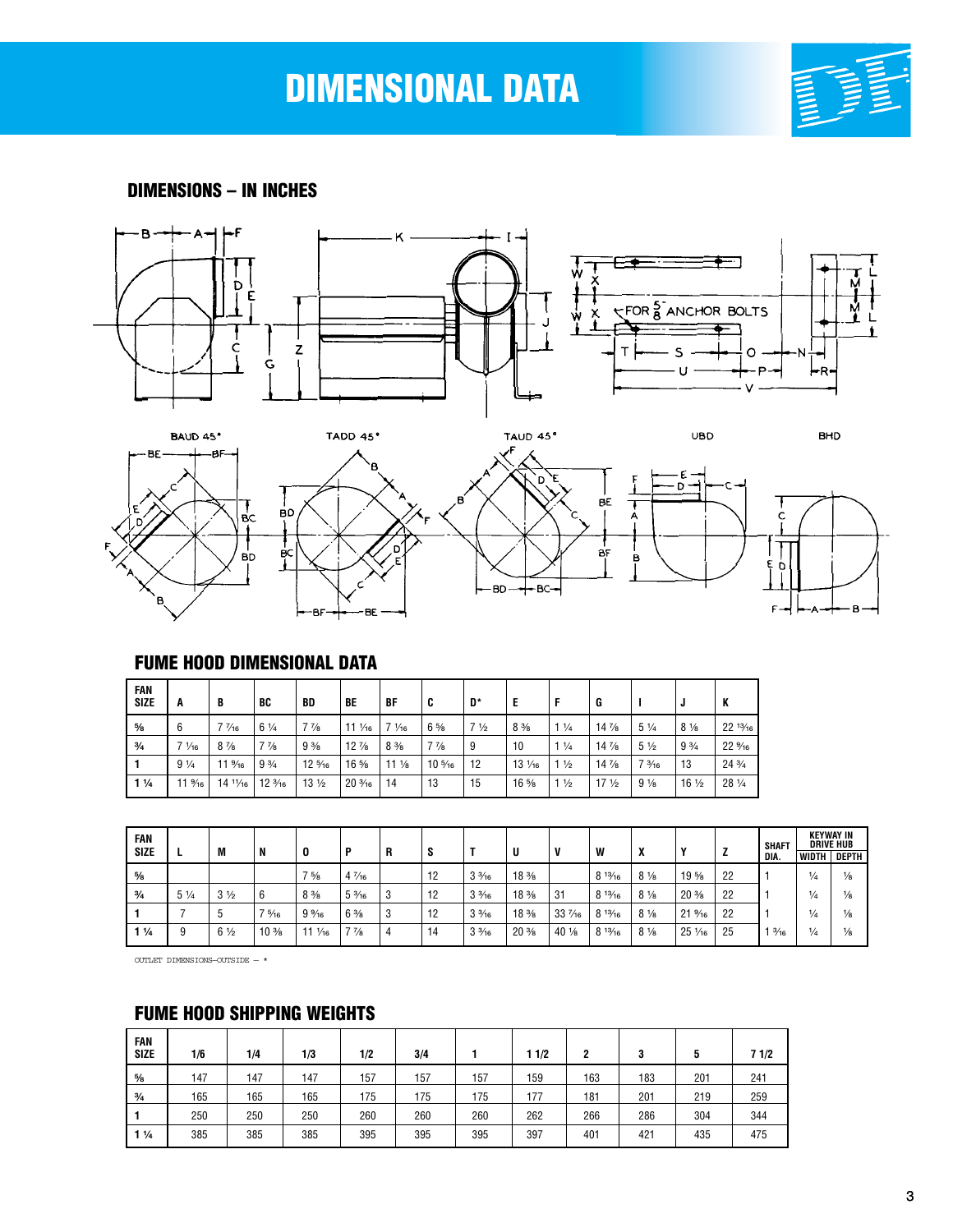**SIZE 5/8— LS FUME HOOD FANS PERFORMANCE TABLE**

|            | WHEEL DIAMETER - 8.125" |            |            |         |      | OUTLET - 7 1/2" DIA, OUTSIDE |           |         |         |      |         |           |           | TIP SPEED - RPM x 2.13 |      |           |      |      |       | INLET $-$ 8 1/8" DIA. OUTSIDE           |      |      |       |           |       | OUTLET AREA - .267 SQ. FT. INSIDE |       |           |      |
|------------|-------------------------|------------|------------|---------|------|------------------------------|-----------|---------|---------|------|---------|-----------|-----------|------------------------|------|-----------|------|------|-------|-----------------------------------------|------|------|-------|-----------|-------|-----------------------------------|-------|-----------|------|
|            | Outlet<br>Velocity      | 1/4" SP    |            | 3/8" SP |      | 1/2" SP                      |           | 3/4" SP |         |      | $1"$ SP | 1 1/4" SP |           | 1 1/2" SP              |      | 1 3/4" SP |      |      | 2" SP | 2 1/2" SP                               |      |      | 3" SP | 3 1/2" SP |       |                                   | 4" SP | 4 1/2" SP |      |
| <b>CFM</b> | FPM                     | <b>RPM</b> | <b>BHP</b> | RPM     | BHP  |                              | RPM   BHP |         | RPM BHP | RPM  | BHP     |           | RPM   BHP | RPM BHP                |      |           |      |      |       | $RPM$   BHP   $RPM$   BHP   $RPM$   BHP |      | RPM  | BHP   | RPM       | BHP I | RPM I                             | BHP   | RPM BHP   |      |
| 200        | 749                     | 689        | 0.02       |         |      |                              |           |         |         |      |         |           |           |                        |      |           |      |      |       |                                         |      |      |       |           |       |                                   |       |           |      |
| 250        | 936                     | 709        | 0.03       | 844     | 0.04 |                              |           |         |         |      |         |           |           |                        |      |           |      |      |       |                                         |      |      |       |           |       |                                   |       |           |      |
| 300        | 1124                    | 755        | 0.03       | 864     | 0.04 | 976                          | 0.06      |         |         |      |         |           |           |                        |      |           |      |      |       |                                         |      |      |       |           |       |                                   |       |           |      |
| 350        | 1311                    | 808        | 0.04       | 907     | 0.06 | 1000                         | 0.07      | 1193    | 0.10    |      |         |           |           |                        |      |           |      |      |       |                                         |      |      |       |           |       |                                   |       |           |      |
| 400        | 1498                    | 868        | 0.06       | 958     | 0.07 | 1044                         | 0.09      | 1207    | 0.12    |      |         |           |           |                        |      |           |      |      |       |                                         |      |      |       |           |       |                                   |       |           |      |
| 450        | 1685                    | 925        | 0.07       | 1015    | 0.09 | 1094                         | 0.10      | 1242    | 0.14    | 1389 | 0.17    |           |           |                        |      |           |      |      |       |                                         |      |      |       |           |       |                                   |       |           |      |
| 500        | 1873                    | 981        | 0.09       | 1075    | 0.11 | 1149                         | 0.13      | 1288    | 0.16    | 1418 | 0.20    | 1551      | 0.24      |                        |      |           |      |      |       |                                         |      |      |       |           |       |                                   |       |           |      |
| 550        | 2060                    | 1039       | 0.11       | 1131    | 0.13 | 1209                         | 0.15      | 1338    | 0.19    | 1461 | 0.23    | 1579      | 0.27      | 1700                   | 0.31 | 1824      | 0.36 |      |       |                                         |      |      |       |           |       |                                   |       |           |      |
| 600        | 2247                    | 1099       | 0.14       | 1188    | 0.16 | 1267                         | 0.18      | 1393    | 0.22    | 1510 | 0.27    | 1620      | 0.31      | 1728                   | 0.35 | 1839      | 0.40 | 1952 | 0.45  |                                         |      |      |       |           |       |                                   |       |           |      |
| 650        | 2434                    | 1160       | 0.16       | 1245    | 0.19 | 1323                         | 0.21      | 1452    | 0.26    | 1561 | 0.31    | 1667      | 0.35      | 1768                   | 0.40 | 1868      | 0.44 | 1970 | 0.50  | 2180                                    | 0.61 |      |       |           |       |                                   |       |           |      |
| 700        | 2622                    | 1225       | 0.20       | 1304    | 0.22 | 1380                         | 0.25      | 1511    | 0.30    | 1617 | 0.35    | 1718      | 0.40      | 1815                   | 0.45 | 1908      | 0.50 | 2000 | 0.55  | 2191                                    | 0.66 | 2387 | 0.79  |           |       |                                   |       |           |      |
| 750        | 2809                    | 1281       | 0.24       | 1364    | 0.26 | 1437                         | 0.29      | 1569    | 0.34    | 1676 | 0.40    | 1770      | 0.45      | 1864                   | 0.51 | 1954      | 0.56 | 2041 | 0.61  | 2215                                    | 0.72 | 2395 | 0.85  | 2578      | 0.99  |                                   |       |           |      |
| 800        | 2996                    | 1355       | 0.28       | 1427    | 0.31 | 1495                         | 0.33      | 1625    | 0.39    | 1736 | 0.45    | 1828      | 0.51      | 1916                   | 0.57 | 2003      | 0.62 | 2087 | 0.68  | 2249                                    | 0.80 | 2414 | 0.92  | 2584      | 1.05  | 2756                              | 1.20  |           |      |
| 850        | 3184                    |            |            | 1491    | 0.35 | 1556                         | 0.38      | 1681    | 0.45    | 1794 | 0.51    | 1888      | 0.57      | 1971                   | 0.63 | 2054      | 0.69 | 2136 | 0.75  | 2292                                    | 0.87 | 2445 | 0.99  | 2601      | 1.13  | 2761                              | 1.27  | 2923      | 1.44 |
| 900        | 3371                    |            |            | 1555    | 0.41 | 1618                         | 0.44      | 1739    | 0.51    | 1850 | 0.58    | 1947      | 0.64      | 2030                   | 0.70 | 2109      | 0.77 | 2187 | 0.83  | 2339                                    | 0.96 | 2484 | 1.09  | 2629      | 1.22  | 2777                              | 1.36  | 2928      | 1.51 |
| 950        | 3558                    |            |            | 1621    | 0.47 | 1681                         | 0.51      | 1796    | 0.57    | 1906 | 0.64    | 2005      | 0.71      | 2090                   | 0.78 | 2167      | 0.85 | 2241 | 0.92  | 2388                                    | 1.05 | 2528 | 1.19  | 2664      | 1.32  | 2803                              | 1.47  | 2943      | 1.61 |
| 1000       | 3745                    |            |            | 1687    | 0.54 | 1745                         | 0.58      | 1856    | 0.64    | 1962 | 0.72    | 2060      | 0.79      | 2149                   | 0.87 | 2227      | 0.94 | 2298 | 1.01  | 2439                                    | 1.14 | 2576 | 1.29  | 2707      | 1.43  | 2836                              | 1.57  | 2967      | 1.74 |
| 1050       | 3933                    |            |            | 1753    | 0.61 | 1809                         | 0.65      | 1916    | 0.72    | 2020 | 0.80    | 2118      | 0.87      | 2207                   | 0.96 | 2286      | 1.03 | 2358 | 1.10  | 2492                                    | 1.25 | 2625 | 1.40  | 2753      | 1.55  | 2877                              | 1.70  | 3000      | 1.86 |
| 1100       | 4120                    |            |            |         |      | 1875                         | 0.73      | 1978    | 0.81    | 2077 | 0.88    | 2174      | 0.97      | 2263                   | 1.05 | 2345      | 1.13 | 2418 | 1.21  | 2548                                    | 1.36 | 2677 | 1.52  | 2802      | 1.68  | 2921                              | 1.83  | 3039      | 2.00 |
| 1150       | 4307                    |            |            |         |      | 1941                         | 0.82      | 2041    | 0.90    | 2137 | 0.98    | 2231      | 1.07      | 2319                   | 1.15 | 2402      | 1.23 | 2476 | 1.32  | 2607                                    | 1.48 | 2729 | 1.64  | 2852      | 1.81  | 2970                              | 1.97  | 3083      | 2.13 |
| 1200       | 4494                    |            |            |         |      | 2008                         | 0.92      | 2105    | 1.00    | 2197 | 1.08    | 2288      | 1.17      | 2375                   | 1.26 | 2457      | 1.35 | 2534 | 1.43  | 2667                                    | 1.61 | 2786 | 1.78  | 2903      | 1.95  | 3019                              | 2.12  | 3130      | 2.30 |
| 1250       | 4682                    |            |            |         |      | 2075                         | 1.03      | 2170    | 1.11    | 2259 | 1.19    | 2347      | 1.28      | 2432                   | 1.37 | 2514      | 1.47 | 2590 | 1.57  | 2727                                    | 1.75 | 2844 | 1.92  | 2957      | 2.10  | 3070                              | 2.28  | 3180      | 2.45 |
| 1300       | 4869                    |            |            |         |      | 2143                         | 1.14      | 2234    | 1.22    | 2322 | 1.31    | 2406      | 1.40      | 2490                   | 1.50 | 2570      | 1.60 | 2646 | 1.69  | 2785                                    | 1.88 | 2904 | 2.07  | 3013      | 2.26  | 3122                              | 2.44  | 3230      | 2.62 |
| 1350       | 5056                    |            |            |         |      |                              |           | 2300    | 1.35    | 2385 | 1.43    | 2467      | 1.53      | 2548                   | 1.63 | 2627      | 1.73 | 2703 | 1.83  | 2843                                    | 2.04 | 2964 | 2.23  | 3072      | 2.42  | 3176                              | 2.62  | 3281      | 2.80 |
| 1400       | 5243                    |            |            |         |      |                              |           | 2366    | 1.48    | 2449 | 1.58    | 2529      | 1.67      | 2607                   | 1.77 | 2684      | 1.88 | 2759 | 1.98  | 2899                                    | 2.19 | 3023 | 2.40  | 3132      | 2.59  | 3233                              | 2.79  | 3334      | 2.99 |
| 1450       | 5431                    |            |            |         |      |                              |           | 2433    | 1.63    | 2514 | 1.72    | 2591      | 1.82      | 2667                   | 1.93 | 2742      | 2.02 | 2816 | 2.14  | 2955                                    | 2.35 | 3081 | 2.57  | 3192      | 2.78  | 3292                              | 2.99  | 3389      | 3.18 |
| 1500       | 5618                    |            |            |         |      |                              |           | 2500    | 1.78    | 2579 | 1.87    | 2655      | 1.98      | 2728                   | 2.09 | 2802      | 2.19 | 2874 | 2.30  | 3012                                    | 2.53 | 3138 | 2.75  | 3251      | 2.96  | 3352                              | 3.18  | 3447      | 3.40 |
| 1550       | 5805                    |            |            |         |      |                              |           | 2567    | 1.94    | 2645 | 2.05    | 2719      | 2.15      | 2791                   | 2.26 | 2862      | 2.36 | 2931 | 2.48  | 3067                                    | 2.71 | 3194 | 2.94  | 3309      | 3.16  | 3412                              | 3.40  | 3506      | 3.61 |
| 1600       | 5993                    |            |            |         |      |                              |           |         |         | 2711 | 2.23    | 2783      | 2.33      | 2853                   | 2.44 | 2922      | 2.55 | 2991 | 2.67  | 3124                                    | 2.90 | 3250 | 3.15  | 3367      | 3.39  | 3471                              | 3.61  | 3566      | 3.83 |
| 1650       | 6180                    |            |            |         |      |                              |           |         |         | 2777 | 2.41    | 2848      | 2.53      | 2917                   | 2.64 | 2984      | 2.75 | 3051 | 2.86  | 3182                                    | 3.11 | 3307 | 3.36  | 3423      | 3.60  | 3530                              | 3.83  |           |      |
| 1700       | 6367                    |            |            |         |      |                              |           |         |         | 2843 | 2.61    | 2913      | 2.73      | 2981                   | 2.84 | 3047      | 2.95 | 3111 | 3.06  | 3239                                    | 3.32 | 3363 | 3.58  | 3479      | 3.83  | 3587                              | 4.08  |           |      |
| 1750       | 6554                    |            |            |         |      |                              |           |         |         | 2911 | 2.83    | 2979      | 2.94      | 3045                   | 3.06 | 3109      | 3.18 | 3173 | 3.30  | 3297                                    | 3.53 | 3419 | 3.80  | 3535      | 4.06  |                                   |       |           |      |
| 1800       | 6742                    |            |            |         |      |                              |           |         |         | 2979 | 3.04    | 3045      | 3.17      | 3110                   | 3.29 | 3173      | 3.42 | 3235 | 3.53  | 3357                                    | 3.78 | 3477 | 4.05  | 3591      | 4.30  |                                   |       |           |      |
| 1850       | 6929                    |            |            |         |      |                              |           |         |         |      |         | 3111      | 3.40      | 3175                   | 3.52 | 3238      | 3.67 | 3298 | 3.78  | 3417                                    | 4.02 | 3534 | 4.30  |           |       |                                   |       |           |      |
| 1900       | 7116                    |            |            |         |      |                              |           |         |         |      |         | 3178      | 3.64      | 3241                   | 3.78 | 3302      | 3.90 | 3361 | 4.03  | 3478                                    | 4.29 | 3592 | 4.55  |           |       |                                   |       |           |      |
| 1950       | 7303                    |            |            |         |      |                              |           |         |         |      |         | 3240      | 3.90      | 3307                   | 4.05 | 3367      | 4.18 | 3426 | 4.31  | 3539                                    | 4.56 |      |       |           |       |                                   |       |           |      |
| 2000       | 7491                    |            |            |         |      |                              |           |         |         |      |         | 3313      | 4.18      | 3373                   | 4.30 | 3432      | 4.46 | 3490 | 4.60  | 3601                                    | 4.86 |      |       |           |       |                                   |       |           |      |
| 2050       | 7678                    |            |            |         |      |                              |           |         |         |      |         | 3381      | 4.45      | 3440                   | 4.61 | 3498      | 4.75 | 3554 | 4.88  |                                         |      |      |       |           |       |                                   |       |           |      |
| 2100       | 7865                    |            |            |         |      |                              |           |         |         |      |         |           |           | 3507                   | 4.90 | 3564      | 5.06 |      |       |                                         |      |      |       |           |       |                                   |       |           |      |
| 2150       | 8052                    |            |            |         |      |                              |           |         |         |      |         |           |           | 3574                   | 5.24 |           |      |      |       |                                         |      |      |       |           |       |                                   |       |           |      |

**Notes: Bold** selections will require high speed Balancing

Performance shown is for installation type B: Free inlet, Ducted Outlet.

Standard air density 0.075 lb/cu.ft.

Power ratings (BHP) does not include drive losses. Performance ratings do not include the effects of appurtenances in the airstream.

4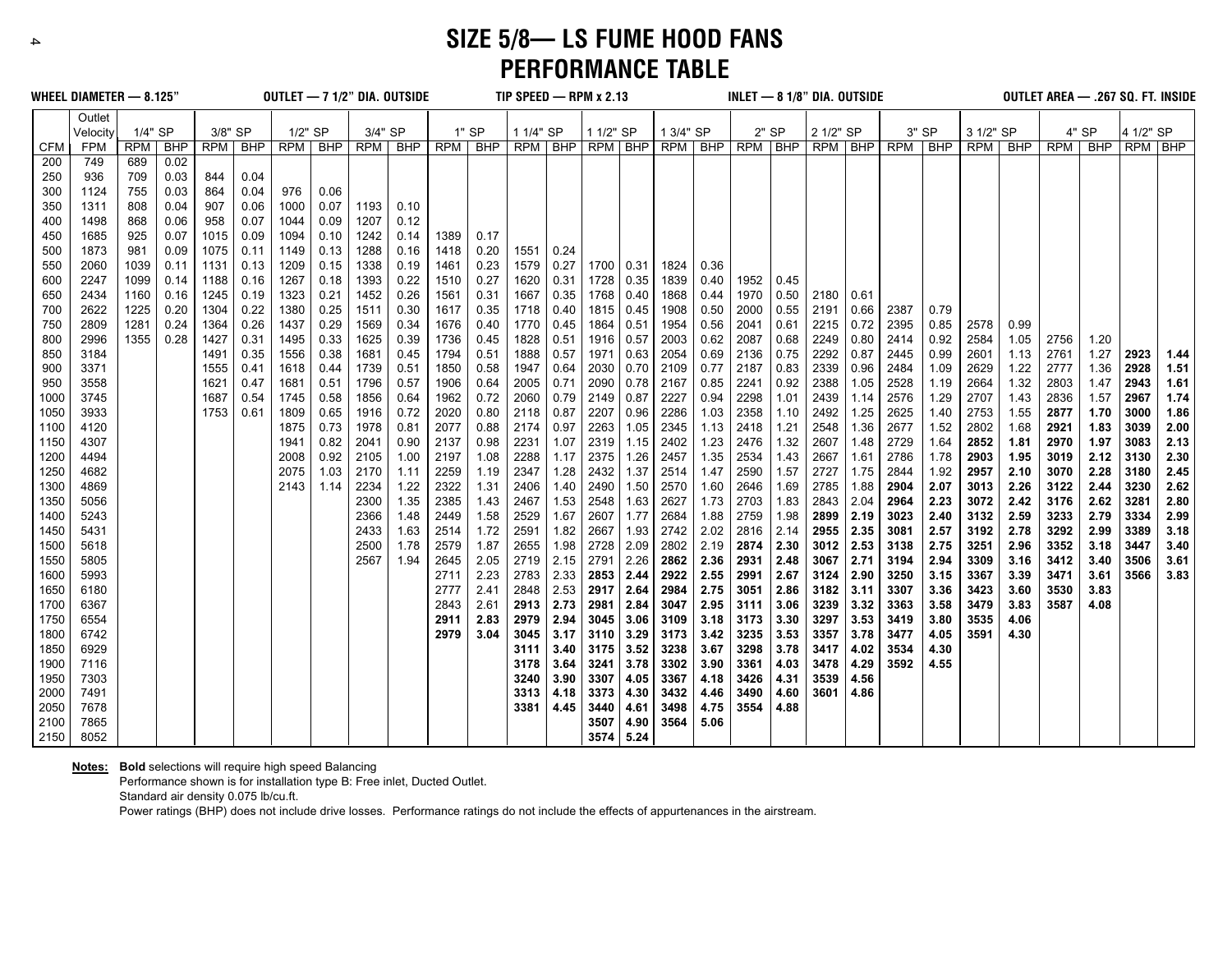# **SIZE 3/4— LS FUME HOOD FANS PERFORMANCE TABLE**

| Outlet<br>1/4" SP<br>3/8" SP<br>1/2" SP<br>3/4" SP<br>$1"$ SP<br>1 3/4" SP<br>$2"$ SP<br>2 1/2" SP<br>3" SP<br>3 1/2" SP<br>4" SP<br>4 1/2" SP<br>1 1/4" SP<br>1 1/2" SP<br>Velocity<br><b>RPM</b><br>RPM BHP<br>RPM   BHP   RPM   BHP<br>RPM   BHP   RPM   BHP<br>RPM BHP<br>RPM   BHP<br><b>RPM</b><br>RPM BHP<br><b>CFM</b><br><b>FPM</b><br><b>RPM</b><br><b>BHP</b><br>RPM BHP<br>BHP<br>RPM<br>  BHP<br>  BHP<br><b>RPM</b><br><b>BHP</b><br>300<br>739<br>574<br>0.03<br>350<br>587<br>0.03<br>862<br>0.04<br>0.06<br>400<br>985<br>709<br>611<br>450<br>1108<br>639<br>0.05<br>728<br>0.07<br>0.08<br>816<br>500<br>1232<br>0.06<br>754<br>0.08<br>831<br>0.10<br>671<br>0.07<br>550<br>1355<br>705<br>783<br>0.09<br>856<br>0.11<br>1000<br>0.15<br>600<br>1478<br>739<br>0.09<br>813<br>0.11<br>883<br>0.13<br>1014<br>0.17<br>1149<br>0.22<br>0.25<br>650<br>1601<br>772<br>0.10<br>848<br>0.13<br>912<br>0.15<br>1036<br>0.19<br>1157<br>700<br>1724<br>805<br>0.12<br>882<br>0.15<br>944<br>0.17<br>1062<br>0.22<br>1174<br>0.27<br>1289<br>0.33<br>750<br>0.25<br>1847<br>838<br>0.14<br>916<br>0.17<br>978<br>0.19<br>1090<br>1196<br>0.30<br>1301<br>0.36<br>1409<br>0.42<br>0.36<br>800<br>1970<br>871<br>0.16<br>948<br>0.19<br>1013<br>0.22<br>1120<br>0.28<br>1222<br>1319<br>0.39<br>1419<br>0.46<br>1521<br>0.53<br>850<br>2094<br>906<br>0.19<br>981<br>0.22<br>1046<br>0.25<br>1152<br>0.31<br>1250<br>0.37<br>1343<br>0.43<br>1435<br>0.50<br>1529<br>0.56<br>1625<br>0.64<br>900<br>2217<br>942<br>0.21<br>1013<br>0.25<br>1079<br>0.28<br>1185<br>0.34<br>1279<br>0.41<br>1369<br>0.47<br>1456<br>0.54<br>1543<br>0.61<br>1633<br>0.68<br>950<br>2340<br>978<br>0.25<br>1046<br>0.28<br>1112<br>0.31<br>1220<br>0.38<br>1309<br>0.45<br>1397<br>0.52<br>1480<br>0.58<br>1562<br>0.65<br>1646<br>0.73<br>1817<br>0.89<br>1000<br>2463<br>1015<br>0.28<br>1081<br>0.31<br>1145<br>0.35<br>1254<br>0.42<br>1342<br>0.49<br>1427<br>0.57<br>1508<br>1586<br>0.71<br>1663<br>0.78<br>1824<br>0.94<br>1989<br>1.12<br>0.64<br>1050<br>2586<br>1052<br>0.32<br>1116<br>0.35<br>1177<br>0.39<br>1288<br>0.47<br>1376<br>0.54<br>1456<br>0.62<br>1536<br>0.70<br>1611<br>0.77<br>1686<br>0.84<br>1836<br>1.00<br>1992<br>1.18<br>0.59<br>2709<br>0.35<br>1152<br>0.39<br>1211<br>0.43<br>1320<br>0.51<br>1488<br>0.67<br>1565<br>1640<br>0.83<br>0.91<br>1853<br>1.07<br>1999<br>1.25<br>2149<br>1100<br>1089<br>1441<br>0.75<br>1711<br>1.44<br>2153<br>2833<br>1128<br>1187<br>1245<br>0.48<br>1353<br>0.56<br>0.65<br>1522<br>0.73<br>1595<br>0.81<br>1668<br>0.89<br>1738<br>0.97<br>1873<br>2011<br>1.31<br>1.51<br>1150<br>0.40<br>0.44<br>1445<br>1.14<br>0.53<br>1698<br>1200<br>2956<br>1224<br>1386<br>0.61<br>0.71<br>1557<br>0.79<br>1627<br>0.88<br>0.96<br>1767<br>1898<br>1.22<br>2028<br>1.40<br>2162<br>1.59<br>2298<br>1166<br>0.45<br>0.49<br>1279<br>1479<br>1.06<br>1.79<br>1728<br>2175<br>2305<br>1250<br>3079<br>1205<br>0.50<br>1261<br>1315<br>0.58<br>1418<br>0.67<br>1512<br>0.76<br>1591<br>0.86<br>1660<br>0.95<br>1.03<br>1795<br>1.12<br>1924<br>1.30<br>2048<br>1.68<br>1.87<br>2436<br>0.54<br>1.48<br>1760<br>2072<br>1.77<br>2315<br>1300<br>3202<br>0.55<br>1299<br>0.60<br>1351<br>0.64<br>1451<br>0.73<br>1544<br>0.83<br>1625<br>0.93<br>1696<br>1.02<br>1.11<br>1825<br>1.20<br>1951<br>1.39<br>1.57<br>2192<br>1.97<br>2440<br>1244<br>3325<br>1283<br>0.70<br>1793<br>2097<br>2212<br>2329<br>2.08<br>1350<br>0.61<br>1336<br>1387<br>1485<br>0.80<br>1576<br>0.90<br>1659<br>1.00<br>1729<br>1.10<br>1856<br>1.29<br>1980<br>1.48<br>1.86<br>2449<br>0.66<br>1.19<br>1.67<br>0.77<br>0.97<br>1.07<br>1828<br>1.27<br>1.97<br>1400<br>3448<br>1375<br>0.72<br>1424<br>1519<br>0.86<br>1609<br>1692<br>1764<br>1.18<br>1888<br>1.38<br>2009<br>1.57<br>2124<br>1.77<br>2236<br>2347<br>2.18<br>2461<br>0.84<br>1553<br>1798<br>1863<br>1.36<br>1922<br>2039<br>2261<br>2.08<br>2368<br>2.29<br>1450<br>3571<br>1413<br>0.79<br>1461<br>0.93<br>1450<br>1.05<br>1724<br>1.16<br>1.26<br>1.47<br>1.67<br>2452<br>1.89<br>2477<br>3695<br>1897<br>2181<br>2288<br>2.20<br>2392<br>2.42<br>1500<br>1452<br>0.86<br>1499<br>0.91<br>1588<br>1.01<br>1675<br>1.12<br>1757<br>1.24<br>1831<br>1.35<br>1.46<br>1956<br>1.56<br>2069<br>1.78<br>1.99<br>2495<br>2.77<br>1.21<br>1789<br>1931<br>2211<br>2316<br>2.33<br>2417<br>2.54<br>2517<br>1550<br>3818<br>1491<br>0.94<br>1537<br>1.00<br>1624<br>1.10<br>1708<br>1.33<br>1864<br>1.45<br>1.56<br>1991<br>1.67<br>2101<br>1.89<br>2.11<br>1.30<br>2.00<br>2.23<br>2344<br>1600<br>3941<br>1530<br>1.03<br>1575<br>1.08<br>1660<br>1.18<br>1742<br>1821<br>1.42<br>1896<br>1.54<br>1964<br>1.66<br>2026<br>1.78<br>2135<br>2240<br>2.46<br>2443<br>2.69<br>2541<br>1998<br>2271<br>2.35<br>2.83<br>1650<br>4064<br>1569<br>1.11<br>1.17<br>1697<br>1.28<br>1777<br>1.40<br>1854<br>1.52<br>1929<br>1.64<br>1.76<br>2059<br>1.89<br>2168<br>2.12<br>2373<br>2.60<br>2471<br>2567<br>1613<br>1733<br>1.50<br>2030<br>2.01<br>2203<br>2.24<br>2303<br>2403<br>2.73<br>2500<br>2.97<br>2593<br>1700<br>4187<br>1652<br>1.27<br>1.38<br>1811<br>1888<br>1.63<br>1961<br>1.75<br>1.87<br>2093<br>2.48<br>2062<br>2.12<br>2238<br>2.38<br>2336<br>2.87<br>2529<br>2621<br>1750<br>4310<br>1690<br>1.36<br>1771<br>1.49<br>1846<br>1.60<br>1921<br>1.73<br>1994<br>1.86<br>1.99<br>2126<br>2.62<br>2433<br>3.13<br>1800 |  | WHEEL DIAMETER $-$ 9.75" |  |  |      |      | OUTLET — 9" DIA. OUTSIDE |      |      |      | TIP SPEED $-$ RPM x 2.55 |      |      |      |      |      |      |      | $INLET \rightarrow 9 3/4" DIA. OUTSIDE$ |      |      |      |      |      | OUTLET AREA — .406 SQ. FT. INSIDE |      |      |              |
|-------------------------------------------------------------------------------------------------------------------------------------------------------------------------------------------------------------------------------------------------------------------------------------------------------------------------------------------------------------------------------------------------------------------------------------------------------------------------------------------------------------------------------------------------------------------------------------------------------------------------------------------------------------------------------------------------------------------------------------------------------------------------------------------------------------------------------------------------------------------------------------------------------------------------------------------------------------------------------------------------------------------------------------------------------------------------------------------------------------------------------------------------------------------------------------------------------------------------------------------------------------------------------------------------------------------------------------------------------------------------------------------------------------------------------------------------------------------------------------------------------------------------------------------------------------------------------------------------------------------------------------------------------------------------------------------------------------------------------------------------------------------------------------------------------------------------------------------------------------------------------------------------------------------------------------------------------------------------------------------------------------------------------------------------------------------------------------------------------------------------------------------------------------------------------------------------------------------------------------------------------------------------------------------------------------------------------------------------------------------------------------------------------------------------------------------------------------------------------------------------------------------------------------------------------------------------------------------------------------------------------------------------------------------------------------------------------------------------------------------------------------------------------------------------------------------------------------------------------------------------------------------------------------------------------------------------------------------------------------------------------------------------------------------------------------------------------------------------------------------------------------------------------------------------------------------------------------------------------------------------------------------------------------------------------------------------------------------------------------------------------------------------------------------------------------------------------------------------------------------------------------------------------------------------------------------------------------------------------------------------------------------------------------------------------------------------------------------------------------------------------------------------------------------------------------------------------------------------------------------------------------------------------------------------------------------------------------------------------------------------------------------------------------------------------------------------------------------------------------------------------------------------------------------------------------------------------------------------------------------------------------------------------------------------------------------------------------------------------------------------------------------------------------------------------------------------------------------------------------------------------------------------------------------------------------------------------------------------------------------------------------------------------------------------------------------------------------------------------------------------------------------------------------------------------------------------------------------------------------------------------------------------------------------------------------------------------------------------------------------------------------------------------------------------------------------------------------------------------------------------------------------------------------------------------------------------------------------------------------------------------------------------------------------------------------------------------------------------------------------------------------------------------------------------|--|--------------------------|--|--|------|------|--------------------------|------|------|------|--------------------------|------|------|------|------|------|------|------|-----------------------------------------|------|------|------|------|------|-----------------------------------|------|------|--------------|
|                                                                                                                                                                                                                                                                                                                                                                                                                                                                                                                                                                                                                                                                                                                                                                                                                                                                                                                                                                                                                                                                                                                                                                                                                                                                                                                                                                                                                                                                                                                                                                                                                                                                                                                                                                                                                                                                                                                                                                                                                                                                                                                                                                                                                                                                                                                                                                                                                                                                                                                                                                                                                                                                                                                                                                                                                                                                                                                                                                                                                                                                                                                                                                                                                                                                                                                                                                                                                                                                                                                                                                                                                                                                                                                                                                                                                                                                                                                                                                                                                                                                                                                                                                                                                                                                                                                                                                                                                                                                                                                                                                                                                                                                                                                                                                                                                                                                                                                                                                                                                                                                                                                                                                                                                                                                                                                                                                                                                         |  |                          |  |  |      |      |                          |      |      |      |                          |      |      |      |      |      |      |      |                                         |      |      |      |      |      |                                   |      |      |              |
|                                                                                                                                                                                                                                                                                                                                                                                                                                                                                                                                                                                                                                                                                                                                                                                                                                                                                                                                                                                                                                                                                                                                                                                                                                                                                                                                                                                                                                                                                                                                                                                                                                                                                                                                                                                                                                                                                                                                                                                                                                                                                                                                                                                                                                                                                                                                                                                                                                                                                                                                                                                                                                                                                                                                                                                                                                                                                                                                                                                                                                                                                                                                                                                                                                                                                                                                                                                                                                                                                                                                                                                                                                                                                                                                                                                                                                                                                                                                                                                                                                                                                                                                                                                                                                                                                                                                                                                                                                                                                                                                                                                                                                                                                                                                                                                                                                                                                                                                                                                                                                                                                                                                                                                                                                                                                                                                                                                                                         |  |                          |  |  |      |      |                          |      |      |      |                          |      |      |      |      |      |      |      |                                         |      |      |      |      |      |                                   |      |      |              |
|                                                                                                                                                                                                                                                                                                                                                                                                                                                                                                                                                                                                                                                                                                                                                                                                                                                                                                                                                                                                                                                                                                                                                                                                                                                                                                                                                                                                                                                                                                                                                                                                                                                                                                                                                                                                                                                                                                                                                                                                                                                                                                                                                                                                                                                                                                                                                                                                                                                                                                                                                                                                                                                                                                                                                                                                                                                                                                                                                                                                                                                                                                                                                                                                                                                                                                                                                                                                                                                                                                                                                                                                                                                                                                                                                                                                                                                                                                                                                                                                                                                                                                                                                                                                                                                                                                                                                                                                                                                                                                                                                                                                                                                                                                                                                                                                                                                                                                                                                                                                                                                                                                                                                                                                                                                                                                                                                                                                                         |  |                          |  |  |      |      |                          |      |      |      |                          |      |      |      |      |      |      |      |                                         |      |      |      |      |      |                                   |      |      |              |
|                                                                                                                                                                                                                                                                                                                                                                                                                                                                                                                                                                                                                                                                                                                                                                                                                                                                                                                                                                                                                                                                                                                                                                                                                                                                                                                                                                                                                                                                                                                                                                                                                                                                                                                                                                                                                                                                                                                                                                                                                                                                                                                                                                                                                                                                                                                                                                                                                                                                                                                                                                                                                                                                                                                                                                                                                                                                                                                                                                                                                                                                                                                                                                                                                                                                                                                                                                                                                                                                                                                                                                                                                                                                                                                                                                                                                                                                                                                                                                                                                                                                                                                                                                                                                                                                                                                                                                                                                                                                                                                                                                                                                                                                                                                                                                                                                                                                                                                                                                                                                                                                                                                                                                                                                                                                                                                                                                                                                         |  |                          |  |  |      |      |                          |      |      |      |                          |      |      |      |      |      |      |      |                                         |      |      |      |      |      |                                   |      |      |              |
|                                                                                                                                                                                                                                                                                                                                                                                                                                                                                                                                                                                                                                                                                                                                                                                                                                                                                                                                                                                                                                                                                                                                                                                                                                                                                                                                                                                                                                                                                                                                                                                                                                                                                                                                                                                                                                                                                                                                                                                                                                                                                                                                                                                                                                                                                                                                                                                                                                                                                                                                                                                                                                                                                                                                                                                                                                                                                                                                                                                                                                                                                                                                                                                                                                                                                                                                                                                                                                                                                                                                                                                                                                                                                                                                                                                                                                                                                                                                                                                                                                                                                                                                                                                                                                                                                                                                                                                                                                                                                                                                                                                                                                                                                                                                                                                                                                                                                                                                                                                                                                                                                                                                                                                                                                                                                                                                                                                                                         |  |                          |  |  |      |      |                          |      |      |      |                          |      |      |      |      |      |      |      |                                         |      |      |      |      |      |                                   |      |      |              |
|                                                                                                                                                                                                                                                                                                                                                                                                                                                                                                                                                                                                                                                                                                                                                                                                                                                                                                                                                                                                                                                                                                                                                                                                                                                                                                                                                                                                                                                                                                                                                                                                                                                                                                                                                                                                                                                                                                                                                                                                                                                                                                                                                                                                                                                                                                                                                                                                                                                                                                                                                                                                                                                                                                                                                                                                                                                                                                                                                                                                                                                                                                                                                                                                                                                                                                                                                                                                                                                                                                                                                                                                                                                                                                                                                                                                                                                                                                                                                                                                                                                                                                                                                                                                                                                                                                                                                                                                                                                                                                                                                                                                                                                                                                                                                                                                                                                                                                                                                                                                                                                                                                                                                                                                                                                                                                                                                                                                                         |  |                          |  |  |      |      |                          |      |      |      |                          |      |      |      |      |      |      |      |                                         |      |      |      |      |      |                                   |      |      |              |
|                                                                                                                                                                                                                                                                                                                                                                                                                                                                                                                                                                                                                                                                                                                                                                                                                                                                                                                                                                                                                                                                                                                                                                                                                                                                                                                                                                                                                                                                                                                                                                                                                                                                                                                                                                                                                                                                                                                                                                                                                                                                                                                                                                                                                                                                                                                                                                                                                                                                                                                                                                                                                                                                                                                                                                                                                                                                                                                                                                                                                                                                                                                                                                                                                                                                                                                                                                                                                                                                                                                                                                                                                                                                                                                                                                                                                                                                                                                                                                                                                                                                                                                                                                                                                                                                                                                                                                                                                                                                                                                                                                                                                                                                                                                                                                                                                                                                                                                                                                                                                                                                                                                                                                                                                                                                                                                                                                                                                         |  |                          |  |  |      |      |                          |      |      |      |                          |      |      |      |      |      |      |      |                                         |      |      |      |      |      |                                   |      |      |              |
|                                                                                                                                                                                                                                                                                                                                                                                                                                                                                                                                                                                                                                                                                                                                                                                                                                                                                                                                                                                                                                                                                                                                                                                                                                                                                                                                                                                                                                                                                                                                                                                                                                                                                                                                                                                                                                                                                                                                                                                                                                                                                                                                                                                                                                                                                                                                                                                                                                                                                                                                                                                                                                                                                                                                                                                                                                                                                                                                                                                                                                                                                                                                                                                                                                                                                                                                                                                                                                                                                                                                                                                                                                                                                                                                                                                                                                                                                                                                                                                                                                                                                                                                                                                                                                                                                                                                                                                                                                                                                                                                                                                                                                                                                                                                                                                                                                                                                                                                                                                                                                                                                                                                                                                                                                                                                                                                                                                                                         |  |                          |  |  |      |      |                          |      |      |      |                          |      |      |      |      |      |      |      |                                         |      |      |      |      |      |                                   |      |      |              |
|                                                                                                                                                                                                                                                                                                                                                                                                                                                                                                                                                                                                                                                                                                                                                                                                                                                                                                                                                                                                                                                                                                                                                                                                                                                                                                                                                                                                                                                                                                                                                                                                                                                                                                                                                                                                                                                                                                                                                                                                                                                                                                                                                                                                                                                                                                                                                                                                                                                                                                                                                                                                                                                                                                                                                                                                                                                                                                                                                                                                                                                                                                                                                                                                                                                                                                                                                                                                                                                                                                                                                                                                                                                                                                                                                                                                                                                                                                                                                                                                                                                                                                                                                                                                                                                                                                                                                                                                                                                                                                                                                                                                                                                                                                                                                                                                                                                                                                                                                                                                                                                                                                                                                                                                                                                                                                                                                                                                                         |  |                          |  |  |      |      |                          |      |      |      |                          |      |      |      |      |      |      |      |                                         |      |      |      |      |      |                                   |      |      |              |
|                                                                                                                                                                                                                                                                                                                                                                                                                                                                                                                                                                                                                                                                                                                                                                                                                                                                                                                                                                                                                                                                                                                                                                                                                                                                                                                                                                                                                                                                                                                                                                                                                                                                                                                                                                                                                                                                                                                                                                                                                                                                                                                                                                                                                                                                                                                                                                                                                                                                                                                                                                                                                                                                                                                                                                                                                                                                                                                                                                                                                                                                                                                                                                                                                                                                                                                                                                                                                                                                                                                                                                                                                                                                                                                                                                                                                                                                                                                                                                                                                                                                                                                                                                                                                                                                                                                                                                                                                                                                                                                                                                                                                                                                                                                                                                                                                                                                                                                                                                                                                                                                                                                                                                                                                                                                                                                                                                                                                         |  |                          |  |  |      |      |                          |      |      |      |                          |      |      |      |      |      |      |      |                                         |      |      |      |      |      |                                   |      |      |              |
|                                                                                                                                                                                                                                                                                                                                                                                                                                                                                                                                                                                                                                                                                                                                                                                                                                                                                                                                                                                                                                                                                                                                                                                                                                                                                                                                                                                                                                                                                                                                                                                                                                                                                                                                                                                                                                                                                                                                                                                                                                                                                                                                                                                                                                                                                                                                                                                                                                                                                                                                                                                                                                                                                                                                                                                                                                                                                                                                                                                                                                                                                                                                                                                                                                                                                                                                                                                                                                                                                                                                                                                                                                                                                                                                                                                                                                                                                                                                                                                                                                                                                                                                                                                                                                                                                                                                                                                                                                                                                                                                                                                                                                                                                                                                                                                                                                                                                                                                                                                                                                                                                                                                                                                                                                                                                                                                                                                                                         |  |                          |  |  |      |      |                          |      |      |      |                          |      |      |      |      |      |      |      |                                         |      |      |      |      |      |                                   |      |      |              |
|                                                                                                                                                                                                                                                                                                                                                                                                                                                                                                                                                                                                                                                                                                                                                                                                                                                                                                                                                                                                                                                                                                                                                                                                                                                                                                                                                                                                                                                                                                                                                                                                                                                                                                                                                                                                                                                                                                                                                                                                                                                                                                                                                                                                                                                                                                                                                                                                                                                                                                                                                                                                                                                                                                                                                                                                                                                                                                                                                                                                                                                                                                                                                                                                                                                                                                                                                                                                                                                                                                                                                                                                                                                                                                                                                                                                                                                                                                                                                                                                                                                                                                                                                                                                                                                                                                                                                                                                                                                                                                                                                                                                                                                                                                                                                                                                                                                                                                                                                                                                                                                                                                                                                                                                                                                                                                                                                                                                                         |  |                          |  |  |      |      |                          |      |      |      |                          |      |      |      |      |      |      |      |                                         |      |      |      |      |      |                                   |      |      |              |
|                                                                                                                                                                                                                                                                                                                                                                                                                                                                                                                                                                                                                                                                                                                                                                                                                                                                                                                                                                                                                                                                                                                                                                                                                                                                                                                                                                                                                                                                                                                                                                                                                                                                                                                                                                                                                                                                                                                                                                                                                                                                                                                                                                                                                                                                                                                                                                                                                                                                                                                                                                                                                                                                                                                                                                                                                                                                                                                                                                                                                                                                                                                                                                                                                                                                                                                                                                                                                                                                                                                                                                                                                                                                                                                                                                                                                                                                                                                                                                                                                                                                                                                                                                                                                                                                                                                                                                                                                                                                                                                                                                                                                                                                                                                                                                                                                                                                                                                                                                                                                                                                                                                                                                                                                                                                                                                                                                                                                         |  |                          |  |  |      |      |                          |      |      |      |                          |      |      |      |      |      |      |      |                                         |      |      |      |      |      |                                   |      |      |              |
|                                                                                                                                                                                                                                                                                                                                                                                                                                                                                                                                                                                                                                                                                                                                                                                                                                                                                                                                                                                                                                                                                                                                                                                                                                                                                                                                                                                                                                                                                                                                                                                                                                                                                                                                                                                                                                                                                                                                                                                                                                                                                                                                                                                                                                                                                                                                                                                                                                                                                                                                                                                                                                                                                                                                                                                                                                                                                                                                                                                                                                                                                                                                                                                                                                                                                                                                                                                                                                                                                                                                                                                                                                                                                                                                                                                                                                                                                                                                                                                                                                                                                                                                                                                                                                                                                                                                                                                                                                                                                                                                                                                                                                                                                                                                                                                                                                                                                                                                                                                                                                                                                                                                                                                                                                                                                                                                                                                                                         |  |                          |  |  |      |      |                          |      |      |      |                          |      |      |      |      |      |      |      |                                         |      |      |      |      |      |                                   |      |      |              |
|                                                                                                                                                                                                                                                                                                                                                                                                                                                                                                                                                                                                                                                                                                                                                                                                                                                                                                                                                                                                                                                                                                                                                                                                                                                                                                                                                                                                                                                                                                                                                                                                                                                                                                                                                                                                                                                                                                                                                                                                                                                                                                                                                                                                                                                                                                                                                                                                                                                                                                                                                                                                                                                                                                                                                                                                                                                                                                                                                                                                                                                                                                                                                                                                                                                                                                                                                                                                                                                                                                                                                                                                                                                                                                                                                                                                                                                                                                                                                                                                                                                                                                                                                                                                                                                                                                                                                                                                                                                                                                                                                                                                                                                                                                                                                                                                                                                                                                                                                                                                                                                                                                                                                                                                                                                                                                                                                                                                                         |  |                          |  |  |      |      |                          |      |      |      |                          |      |      |      |      |      |      |      |                                         |      |      |      |      |      |                                   |      |      |              |
|                                                                                                                                                                                                                                                                                                                                                                                                                                                                                                                                                                                                                                                                                                                                                                                                                                                                                                                                                                                                                                                                                                                                                                                                                                                                                                                                                                                                                                                                                                                                                                                                                                                                                                                                                                                                                                                                                                                                                                                                                                                                                                                                                                                                                                                                                                                                                                                                                                                                                                                                                                                                                                                                                                                                                                                                                                                                                                                                                                                                                                                                                                                                                                                                                                                                                                                                                                                                                                                                                                                                                                                                                                                                                                                                                                                                                                                                                                                                                                                                                                                                                                                                                                                                                                                                                                                                                                                                                                                                                                                                                                                                                                                                                                                                                                                                                                                                                                                                                                                                                                                                                                                                                                                                                                                                                                                                                                                                                         |  |                          |  |  |      |      |                          |      |      |      |                          |      |      |      |      |      |      |      |                                         |      |      |      |      |      |                                   |      |      |              |
|                                                                                                                                                                                                                                                                                                                                                                                                                                                                                                                                                                                                                                                                                                                                                                                                                                                                                                                                                                                                                                                                                                                                                                                                                                                                                                                                                                                                                                                                                                                                                                                                                                                                                                                                                                                                                                                                                                                                                                                                                                                                                                                                                                                                                                                                                                                                                                                                                                                                                                                                                                                                                                                                                                                                                                                                                                                                                                                                                                                                                                                                                                                                                                                                                                                                                                                                                                                                                                                                                                                                                                                                                                                                                                                                                                                                                                                                                                                                                                                                                                                                                                                                                                                                                                                                                                                                                                                                                                                                                                                                                                                                                                                                                                                                                                                                                                                                                                                                                                                                                                                                                                                                                                                                                                                                                                                                                                                                                         |  |                          |  |  |      |      |                          |      |      |      |                          |      |      |      |      |      |      |      |                                         |      |      |      |      |      |                                   |      |      |              |
|                                                                                                                                                                                                                                                                                                                                                                                                                                                                                                                                                                                                                                                                                                                                                                                                                                                                                                                                                                                                                                                                                                                                                                                                                                                                                                                                                                                                                                                                                                                                                                                                                                                                                                                                                                                                                                                                                                                                                                                                                                                                                                                                                                                                                                                                                                                                                                                                                                                                                                                                                                                                                                                                                                                                                                                                                                                                                                                                                                                                                                                                                                                                                                                                                                                                                                                                                                                                                                                                                                                                                                                                                                                                                                                                                                                                                                                                                                                                                                                                                                                                                                                                                                                                                                                                                                                                                                                                                                                                                                                                                                                                                                                                                                                                                                                                                                                                                                                                                                                                                                                                                                                                                                                                                                                                                                                                                                                                                         |  |                          |  |  |      |      |                          |      |      |      |                          |      |      |      |      |      |      |      |                                         |      |      |      |      |      |                                   |      |      |              |
|                                                                                                                                                                                                                                                                                                                                                                                                                                                                                                                                                                                                                                                                                                                                                                                                                                                                                                                                                                                                                                                                                                                                                                                                                                                                                                                                                                                                                                                                                                                                                                                                                                                                                                                                                                                                                                                                                                                                                                                                                                                                                                                                                                                                                                                                                                                                                                                                                                                                                                                                                                                                                                                                                                                                                                                                                                                                                                                                                                                                                                                                                                                                                                                                                                                                                                                                                                                                                                                                                                                                                                                                                                                                                                                                                                                                                                                                                                                                                                                                                                                                                                                                                                                                                                                                                                                                                                                                                                                                                                                                                                                                                                                                                                                                                                                                                                                                                                                                                                                                                                                                                                                                                                                                                                                                                                                                                                                                                         |  |                          |  |  |      |      |                          |      |      |      |                          |      |      |      |      |      |      |      |                                         |      |      |      |      |      |                                   |      |      |              |
|                                                                                                                                                                                                                                                                                                                                                                                                                                                                                                                                                                                                                                                                                                                                                                                                                                                                                                                                                                                                                                                                                                                                                                                                                                                                                                                                                                                                                                                                                                                                                                                                                                                                                                                                                                                                                                                                                                                                                                                                                                                                                                                                                                                                                                                                                                                                                                                                                                                                                                                                                                                                                                                                                                                                                                                                                                                                                                                                                                                                                                                                                                                                                                                                                                                                                                                                                                                                                                                                                                                                                                                                                                                                                                                                                                                                                                                                                                                                                                                                                                                                                                                                                                                                                                                                                                                                                                                                                                                                                                                                                                                                                                                                                                                                                                                                                                                                                                                                                                                                                                                                                                                                                                                                                                                                                                                                                                                                                         |  |                          |  |  |      |      |                          |      |      |      |                          |      |      |      |      |      |      |      |                                         |      |      |      |      |      |                                   |      |      | 2.10         |
|                                                                                                                                                                                                                                                                                                                                                                                                                                                                                                                                                                                                                                                                                                                                                                                                                                                                                                                                                                                                                                                                                                                                                                                                                                                                                                                                                                                                                                                                                                                                                                                                                                                                                                                                                                                                                                                                                                                                                                                                                                                                                                                                                                                                                                                                                                                                                                                                                                                                                                                                                                                                                                                                                                                                                                                                                                                                                                                                                                                                                                                                                                                                                                                                                                                                                                                                                                                                                                                                                                                                                                                                                                                                                                                                                                                                                                                                                                                                                                                                                                                                                                                                                                                                                                                                                                                                                                                                                                                                                                                                                                                                                                                                                                                                                                                                                                                                                                                                                                                                                                                                                                                                                                                                                                                                                                                                                                                                                         |  |                          |  |  |      |      |                          |      |      |      |                          |      |      |      |      |      |      |      |                                         |      |      |      |      |      |                                   |      |      | 2.19         |
|                                                                                                                                                                                                                                                                                                                                                                                                                                                                                                                                                                                                                                                                                                                                                                                                                                                                                                                                                                                                                                                                                                                                                                                                                                                                                                                                                                                                                                                                                                                                                                                                                                                                                                                                                                                                                                                                                                                                                                                                                                                                                                                                                                                                                                                                                                                                                                                                                                                                                                                                                                                                                                                                                                                                                                                                                                                                                                                                                                                                                                                                                                                                                                                                                                                                                                                                                                                                                                                                                                                                                                                                                                                                                                                                                                                                                                                                                                                                                                                                                                                                                                                                                                                                                                                                                                                                                                                                                                                                                                                                                                                                                                                                                                                                                                                                                                                                                                                                                                                                                                                                                                                                                                                                                                                                                                                                                                                                                         |  |                          |  |  |      |      |                          |      |      |      |                          |      |      |      |      |      |      |      |                                         |      |      |      |      |      |                                   |      |      | 2.29         |
|                                                                                                                                                                                                                                                                                                                                                                                                                                                                                                                                                                                                                                                                                                                                                                                                                                                                                                                                                                                                                                                                                                                                                                                                                                                                                                                                                                                                                                                                                                                                                                                                                                                                                                                                                                                                                                                                                                                                                                                                                                                                                                                                                                                                                                                                                                                                                                                                                                                                                                                                                                                                                                                                                                                                                                                                                                                                                                                                                                                                                                                                                                                                                                                                                                                                                                                                                                                                                                                                                                                                                                                                                                                                                                                                                                                                                                                                                                                                                                                                                                                                                                                                                                                                                                                                                                                                                                                                                                                                                                                                                                                                                                                                                                                                                                                                                                                                                                                                                                                                                                                                                                                                                                                                                                                                                                                                                                                                                         |  |                          |  |  |      |      |                          |      |      |      |                          |      |      |      |      |      |      |      |                                         |      |      |      |      |      |                                   |      |      | 2.40         |
|                                                                                                                                                                                                                                                                                                                                                                                                                                                                                                                                                                                                                                                                                                                                                                                                                                                                                                                                                                                                                                                                                                                                                                                                                                                                                                                                                                                                                                                                                                                                                                                                                                                                                                                                                                                                                                                                                                                                                                                                                                                                                                                                                                                                                                                                                                                                                                                                                                                                                                                                                                                                                                                                                                                                                                                                                                                                                                                                                                                                                                                                                                                                                                                                                                                                                                                                                                                                                                                                                                                                                                                                                                                                                                                                                                                                                                                                                                                                                                                                                                                                                                                                                                                                                                                                                                                                                                                                                                                                                                                                                                                                                                                                                                                                                                                                                                                                                                                                                                                                                                                                                                                                                                                                                                                                                                                                                                                                                         |  |                          |  |  |      |      |                          |      |      |      |                          |      |      |      |      |      |      |      |                                         |      |      |      |      |      |                                   |      |      | 2.53         |
|                                                                                                                                                                                                                                                                                                                                                                                                                                                                                                                                                                                                                                                                                                                                                                                                                                                                                                                                                                                                                                                                                                                                                                                                                                                                                                                                                                                                                                                                                                                                                                                                                                                                                                                                                                                                                                                                                                                                                                                                                                                                                                                                                                                                                                                                                                                                                                                                                                                                                                                                                                                                                                                                                                                                                                                                                                                                                                                                                                                                                                                                                                                                                                                                                                                                                                                                                                                                                                                                                                                                                                                                                                                                                                                                                                                                                                                                                                                                                                                                                                                                                                                                                                                                                                                                                                                                                                                                                                                                                                                                                                                                                                                                                                                                                                                                                                                                                                                                                                                                                                                                                                                                                                                                                                                                                                                                                                                                                         |  |                          |  |  |      |      |                          |      |      |      |                          |      |      |      |      |      |      |      |                                         |      |      |      |      |      |                                   |      |      | 2.63         |
|                                                                                                                                                                                                                                                                                                                                                                                                                                                                                                                                                                                                                                                                                                                                                                                                                                                                                                                                                                                                                                                                                                                                                                                                                                                                                                                                                                                                                                                                                                                                                                                                                                                                                                                                                                                                                                                                                                                                                                                                                                                                                                                                                                                                                                                                                                                                                                                                                                                                                                                                                                                                                                                                                                                                                                                                                                                                                                                                                                                                                                                                                                                                                                                                                                                                                                                                                                                                                                                                                                                                                                                                                                                                                                                                                                                                                                                                                                                                                                                                                                                                                                                                                                                                                                                                                                                                                                                                                                                                                                                                                                                                                                                                                                                                                                                                                                                                                                                                                                                                                                                                                                                                                                                                                                                                                                                                                                                                                         |  |                          |  |  |      |      |                          |      |      |      |                          |      |      |      |      |      |      |      |                                         |      |      |      |      |      |                                   |      |      | 2.90         |
|                                                                                                                                                                                                                                                                                                                                                                                                                                                                                                                                                                                                                                                                                                                                                                                                                                                                                                                                                                                                                                                                                                                                                                                                                                                                                                                                                                                                                                                                                                                                                                                                                                                                                                                                                                                                                                                                                                                                                                                                                                                                                                                                                                                                                                                                                                                                                                                                                                                                                                                                                                                                                                                                                                                                                                                                                                                                                                                                                                                                                                                                                                                                                                                                                                                                                                                                                                                                                                                                                                                                                                                                                                                                                                                                                                                                                                                                                                                                                                                                                                                                                                                                                                                                                                                                                                                                                                                                                                                                                                                                                                                                                                                                                                                                                                                                                                                                                                                                                                                                                                                                                                                                                                                                                                                                                                                                                                                                                         |  |                          |  |  |      |      |                          |      |      |      |                          |      |      |      |      |      |      |      |                                         |      |      |      |      |      |                                   |      |      | 3.06         |
|                                                                                                                                                                                                                                                                                                                                                                                                                                                                                                                                                                                                                                                                                                                                                                                                                                                                                                                                                                                                                                                                                                                                                                                                                                                                                                                                                                                                                                                                                                                                                                                                                                                                                                                                                                                                                                                                                                                                                                                                                                                                                                                                                                                                                                                                                                                                                                                                                                                                                                                                                                                                                                                                                                                                                                                                                                                                                                                                                                                                                                                                                                                                                                                                                                                                                                                                                                                                                                                                                                                                                                                                                                                                                                                                                                                                                                                                                                                                                                                                                                                                                                                                                                                                                                                                                                                                                                                                                                                                                                                                                                                                                                                                                                                                                                                                                                                                                                                                                                                                                                                                                                                                                                                                                                                                                                                                                                                                                         |  |                          |  |  |      |      |                          |      |      |      |                          |      |      |      |      |      |      |      |                                         |      |      |      |      |      |                                   |      |      | 3.21         |
|                                                                                                                                                                                                                                                                                                                                                                                                                                                                                                                                                                                                                                                                                                                                                                                                                                                                                                                                                                                                                                                                                                                                                                                                                                                                                                                                                                                                                                                                                                                                                                                                                                                                                                                                                                                                                                                                                                                                                                                                                                                                                                                                                                                                                                                                                                                                                                                                                                                                                                                                                                                                                                                                                                                                                                                                                                                                                                                                                                                                                                                                                                                                                                                                                                                                                                                                                                                                                                                                                                                                                                                                                                                                                                                                                                                                                                                                                                                                                                                                                                                                                                                                                                                                                                                                                                                                                                                                                                                                                                                                                                                                                                                                                                                                                                                                                                                                                                                                                                                                                                                                                                                                                                                                                                                                                                                                                                                                                         |  |                          |  |  |      |      |                          |      |      |      |                          |      |      |      |      |      |      |      |                                         |      |      |      |      |      |                                   |      |      | 3.37         |
|                                                                                                                                                                                                                                                                                                                                                                                                                                                                                                                                                                                                                                                                                                                                                                                                                                                                                                                                                                                                                                                                                                                                                                                                                                                                                                                                                                                                                                                                                                                                                                                                                                                                                                                                                                                                                                                                                                                                                                                                                                                                                                                                                                                                                                                                                                                                                                                                                                                                                                                                                                                                                                                                                                                                                                                                                                                                                                                                                                                                                                                                                                                                                                                                                                                                                                                                                                                                                                                                                                                                                                                                                                                                                                                                                                                                                                                                                                                                                                                                                                                                                                                                                                                                                                                                                                                                                                                                                                                                                                                                                                                                                                                                                                                                                                                                                                                                                                                                                                                                                                                                                                                                                                                                                                                                                                                                                                                                                         |  | 4433                     |  |  | 1729 | 1.47 | 1808                     | 1.60 | 1882 | 1.71 | 1956                     | 1.85 | 2027 | 1.98 | 2095 | 2.12 | 2159 | 2.25 | 2272                                    | 2.51 | 2370 | 2.76 | 2464 | 3.02 | 2559                              | 3.29 | 2650 | 3.54         |
| 2588<br>1850<br>4557<br>1768<br>1.58<br>1846<br>1.71<br>1.84<br>1990<br>1.97<br>2061<br>2.10<br>2127<br>2.24<br>2191<br>2.38<br>2306<br>2.65<br>2405<br>2.90<br>2496<br>3.18<br>3.45<br>2678<br>1919                                                                                                                                                                                                                                                                                                                                                                                                                                                                                                                                                                                                                                                                                                                                                                                                                                                                                                                                                                                                                                                                                                                                                                                                                                                                                                                                                                                                                                                                                                                                                                                                                                                                                                                                                                                                                                                                                                                                                                                                                                                                                                                                                                                                                                                                                                                                                                                                                                                                                                                                                                                                                                                                                                                                                                                                                                                                                                                                                                                                                                                                                                                                                                                                                                                                                                                                                                                                                                                                                                                                                                                                                                                                                                                                                                                                                                                                                                                                                                                                                                                                                                                                                                                                                                                                                                                                                                                                                                                                                                                                                                                                                                                                                                                                                                                                                                                                                                                                                                                                                                                                                                                                                                                                                    |  |                          |  |  |      |      |                          |      |      |      |                          |      |      |      |      |      |      |      |                                         |      |      |      |      |      |                                   |      |      | 3.73         |
| 2160<br>2.38<br>1900<br>4680<br>1808<br>1.70<br>1883<br>1.83<br>1955<br>1.96<br>2024<br>2.09<br>2094<br>2.23<br>2223<br>2.51<br>2340<br>2.80<br>2440<br>3.07<br>2530<br>3.34<br>2619<br>3.60<br>2708                                                                                                                                                                                                                                                                                                                                                                                                                                                                                                                                                                                                                                                                                                                                                                                                                                                                                                                                                                                                                                                                                                                                                                                                                                                                                                                                                                                                                                                                                                                                                                                                                                                                                                                                                                                                                                                                                                                                                                                                                                                                                                                                                                                                                                                                                                                                                                                                                                                                                                                                                                                                                                                                                                                                                                                                                                                                                                                                                                                                                                                                                                                                                                                                                                                                                                                                                                                                                                                                                                                                                                                                                                                                                                                                                                                                                                                                                                                                                                                                                                                                                                                                                                                                                                                                                                                                                                                                                                                                                                                                                                                                                                                                                                                                                                                                                                                                                                                                                                                                                                                                                                                                                                                                                    |  |                          |  |  |      |      |                          |      |      |      |                          |      |      |      |      |      |      |      |                                         |      |      |      |      |      |                                   |      |      | 3.88         |
| 2.10<br>2.22<br>2127<br>2193<br>2.51<br>2.66<br>2.95<br>2651<br>2738<br>1950<br>4803<br>1847<br>1.83<br>1922<br>1.96<br>1992<br>2060<br>2.36<br>2256<br>2373<br>2475<br>3.23<br>2564<br>3.51<br>3.78                                                                                                                                                                                                                                                                                                                                                                                                                                                                                                                                                                                                                                                                                                                                                                                                                                                                                                                                                                                                                                                                                                                                                                                                                                                                                                                                                                                                                                                                                                                                                                                                                                                                                                                                                                                                                                                                                                                                                                                                                                                                                                                                                                                                                                                                                                                                                                                                                                                                                                                                                                                                                                                                                                                                                                                                                                                                                                                                                                                                                                                                                                                                                                                                                                                                                                                                                                                                                                                                                                                                                                                                                                                                                                                                                                                                                                                                                                                                                                                                                                                                                                                                                                                                                                                                                                                                                                                                                                                                                                                                                                                                                                                                                                                                                                                                                                                                                                                                                                                                                                                                                                                                                                                                                    |  |                          |  |  |      |      |                          |      |      |      |                          |      |      |      |      |      |      |      |                                         |      |      |      |      |      |                                   |      |      | 4.06         |
| 2.24<br>2.36<br>2226<br>2.66<br>2768<br>2000<br>4926<br>1960<br>2.10<br>2030<br>2096<br>2162<br>2.51<br>2289<br>2.80<br>2405<br>3.10<br>2508<br>3.39<br>2599<br>3.67<br>2684<br>3.97<br>2.38<br>2132<br>2.51<br>2196<br>2260<br>2.80<br>2.96<br>3.27<br>3.85<br>2717<br>2050<br>5049<br>1998<br>2.23<br>2067<br>2.65<br>2321<br>2438<br>2542<br>3.57<br>2633<br>4.16<br>2799                                                                                                                                                                                                                                                                                                                                                                                                                                                                                                                                                                                                                                                                                                                                                                                                                                                                                                                                                                                                                                                                                                                                                                                                                                                                                                                                                                                                                                                                                                                                                                                                                                                                                                                                                                                                                                                                                                                                                                                                                                                                                                                                                                                                                                                                                                                                                                                                                                                                                                                                                                                                                                                                                                                                                                                                                                                                                                                                                                                                                                                                                                                                                                                                                                                                                                                                                                                                                                                                                                                                                                                                                                                                                                                                                                                                                                                                                                                                                                                                                                                                                                                                                                                                                                                                                                                                                                                                                                                                                                                                                                                                                                                                                                                                                                                                                                                                                                                                                                                                                                            |  |                          |  |  |      |      |                          |      |      |      |                          |      |      |      |      |      |      |      |                                         |      |      |      |      |      |                                   |      |      | 4.26<br>4.44 |
| 2.53<br>2168<br>2231<br>2293<br>2.95<br>2668<br>2100<br>2036<br>2.37<br>2104<br>2.66<br>2.81<br>2355<br>3.12<br>2470<br>3.44<br>2576<br>3.74<br>4.04<br>2752<br>4.34<br>2832<br>5172                                                                                                                                                                                                                                                                                                                                                                                                                                                                                                                                                                                                                                                                                                                                                                                                                                                                                                                                                                                                                                                                                                                                                                                                                                                                                                                                                                                                                                                                                                                                                                                                                                                                                                                                                                                                                                                                                                                                                                                                                                                                                                                                                                                                                                                                                                                                                                                                                                                                                                                                                                                                                                                                                                                                                                                                                                                                                                                                                                                                                                                                                                                                                                                                                                                                                                                                                                                                                                                                                                                                                                                                                                                                                                                                                                                                                                                                                                                                                                                                                                                                                                                                                                                                                                                                                                                                                                                                                                                                                                                                                                                                                                                                                                                                                                                                                                                                                                                                                                                                                                                                                                                                                                                                                                    |  |                          |  |  |      |      |                          |      |      |      |                          |      |      |      |      |      |      |      |                                         |      |      |      |      |      |                                   |      |      | 4.65         |
| 5296<br>2205<br>2267<br>2.97<br>2328<br>3.12<br>2503<br>2609<br>2702<br>4.24<br>2150<br>2076<br>2.53<br>2142<br>2.68<br>2.82<br>2388<br>3.29<br>3.61<br>3.93<br>2786<br>4.54<br>2866                                                                                                                                                                                                                                                                                                                                                                                                                                                                                                                                                                                                                                                                                                                                                                                                                                                                                                                                                                                                                                                                                                                                                                                                                                                                                                                                                                                                                                                                                                                                                                                                                                                                                                                                                                                                                                                                                                                                                                                                                                                                                                                                                                                                                                                                                                                                                                                                                                                                                                                                                                                                                                                                                                                                                                                                                                                                                                                                                                                                                                                                                                                                                                                                                                                                                                                                                                                                                                                                                                                                                                                                                                                                                                                                                                                                                                                                                                                                                                                                                                                                                                                                                                                                                                                                                                                                                                                                                                                                                                                                                                                                                                                                                                                                                                                                                                                                                                                                                                                                                                                                                                                                                                                                                                    |  |                          |  |  |      |      |                          |      |      |      |                          |      |      |      |      |      |      |      |                                         |      |      |      |      |      |                                   |      |      | 4.85         |
| 2200<br>2179<br>2242<br>3.00<br>2303<br>2362<br>2535<br>3.78<br>2641<br>2736<br>5419<br>2.85<br>3.14<br>3.30<br>2421<br>3.45<br>4.12<br>4.44<br>2820<br>4.75 2900                                                                                                                                                                                                                                                                                                                                                                                                                                                                                                                                                                                                                                                                                                                                                                                                                                                                                                                                                                                                                                                                                                                                                                                                                                                                                                                                                                                                                                                                                                                                                                                                                                                                                                                                                                                                                                                                                                                                                                                                                                                                                                                                                                                                                                                                                                                                                                                                                                                                                                                                                                                                                                                                                                                                                                                                                                                                                                                                                                                                                                                                                                                                                                                                                                                                                                                                                                                                                                                                                                                                                                                                                                                                                                                                                                                                                                                                                                                                                                                                                                                                                                                                                                                                                                                                                                                                                                                                                                                                                                                                                                                                                                                                                                                                                                                                                                                                                                                                                                                                                                                                                                                                                                                                                                                       |  |                          |  |  |      |      |                          |      |      |      |                          |      |      |      |      |      |      |      |                                         |      |      |      |      |      |                                   |      |      | 5.06         |
| 2250<br>2339<br>2397<br>3.97<br>2673<br>4.34<br>5542<br>2218<br>3.01<br>2280<br>3.18<br>3.32<br>3.49<br>2455<br>3.63<br>2568<br>2770<br>4.64<br>2856<br>4.96 2934                                                                                                                                                                                                                                                                                                                                                                                                                                                                                                                                                                                                                                                                                                                                                                                                                                                                                                                                                                                                                                                                                                                                                                                                                                                                                                                                                                                                                                                                                                                                                                                                                                                                                                                                                                                                                                                                                                                                                                                                                                                                                                                                                                                                                                                                                                                                                                                                                                                                                                                                                                                                                                                                                                                                                                                                                                                                                                                                                                                                                                                                                                                                                                                                                                                                                                                                                                                                                                                                                                                                                                                                                                                                                                                                                                                                                                                                                                                                                                                                                                                                                                                                                                                                                                                                                                                                                                                                                                                                                                                                                                                                                                                                                                                                                                                                                                                                                                                                                                                                                                                                                                                                                                                                                                                       |  |                          |  |  |      |      |                          |      |      |      |                          |      |      |      |      |      |      |      |                                         |      |      |      |      |      |                                   |      |      | 5.27         |
| 2300<br>2256<br>2316<br>3.35<br>2375<br>3.50<br>2432<br>2705<br>2803<br>5665<br>3.20<br>3.65<br>2489<br>3.82<br>2601<br>4.17<br>4.51<br>4.85<br>2890<br>5.18<br>2969                                                                                                                                                                                                                                                                                                                                                                                                                                                                                                                                                                                                                                                                                                                                                                                                                                                                                                                                                                                                                                                                                                                                                                                                                                                                                                                                                                                                                                                                                                                                                                                                                                                                                                                                                                                                                                                                                                                                                                                                                                                                                                                                                                                                                                                                                                                                                                                                                                                                                                                                                                                                                                                                                                                                                                                                                                                                                                                                                                                                                                                                                                                                                                                                                                                                                                                                                                                                                                                                                                                                                                                                                                                                                                                                                                                                                                                                                                                                                                                                                                                                                                                                                                                                                                                                                                                                                                                                                                                                                                                                                                                                                                                                                                                                                                                                                                                                                                                                                                                                                                                                                                                                                                                                                                                    |  |                          |  |  |      |      |                          |      |      |      |                          |      |      |      |      |      |      |      |                                         |      |      |      |      |      |                                   |      |      | 5.51         |
| 2350<br>5788<br>2294<br>3.37<br>2354<br>3.54<br>2411<br>3.69<br>2468<br>3.85<br>2524<br>2634<br>2739<br>4.70<br>2836<br>5.06<br>3004<br>4.02<br>4.37<br>2923<br>5.41                                                                                                                                                                                                                                                                                                                                                                                                                                                                                                                                                                                                                                                                                                                                                                                                                                                                                                                                                                                                                                                                                                                                                                                                                                                                                                                                                                                                                                                                                                                                                                                                                                                                                                                                                                                                                                                                                                                                                                                                                                                                                                                                                                                                                                                                                                                                                                                                                                                                                                                                                                                                                                                                                                                                                                                                                                                                                                                                                                                                                                                                                                                                                                                                                                                                                                                                                                                                                                                                                                                                                                                                                                                                                                                                                                                                                                                                                                                                                                                                                                                                                                                                                                                                                                                                                                                                                                                                                                                                                                                                                                                                                                                                                                                                                                                                                                                                                                                                                                                                                                                                                                                                                                                                                                                    |  |                          |  |  |      |      |                          |      |      |      |                          |      |      |      |      |      |      |      |                                         |      |      |      |      |      |                                   |      |      | 5.76         |
| 2391<br>3.73<br>2504<br>4.59<br>2771<br>2868<br>5.29<br>5.64 3040<br>2400<br>5911<br>2448<br>3.90<br>4.06<br>2558<br>4.22 2668<br>4.93<br>2957                                                                                                                                                                                                                                                                                                                                                                                                                                                                                                                                                                                                                                                                                                                                                                                                                                                                                                                                                                                                                                                                                                                                                                                                                                                                                                                                                                                                                                                                                                                                                                                                                                                                                                                                                                                                                                                                                                                                                                                                                                                                                                                                                                                                                                                                                                                                                                                                                                                                                                                                                                                                                                                                                                                                                                                                                                                                                                                                                                                                                                                                                                                                                                                                                                                                                                                                                                                                                                                                                                                                                                                                                                                                                                                                                                                                                                                                                                                                                                                                                                                                                                                                                                                                                                                                                                                                                                                                                                                                                                                                                                                                                                                                                                                                                                                                                                                                                                                                                                                                                                                                                                                                                                                                                                                                          |  |                          |  |  |      |      |                          |      |      |      |                          |      |      |      |      |      |      |      |                                         |      |      |      |      |      |                                   |      |      | 6.00         |
| 2540<br>4.25<br>4.78<br>2803<br>5.52<br>2450<br>6034<br>2429<br>3.95<br>2486<br>4.10<br>2594<br>4.43<br>2701<br>5.16<br>2900<br>2991<br>5.88<br>3072<br>2500<br>2523<br>2576<br>2630<br>4.66 2734<br>4.99<br>2836<br>2932<br>5.77<br>2467                                                                                                                                                                                                                                                                                                                                                                                                                                                                                                                                                                                                                                                                                                                                                                                                                                                                                                                                                                                                                                                                                                                                                                                                                                                                                                                                                                                                                                                                                                                                                                                                                                                                                                                                                                                                                                                                                                                                                                                                                                                                                                                                                                                                                                                                                                                                                                                                                                                                                                                                                                                                                                                                                                                                                                                                                                                                                                                                                                                                                                                                                                                                                                                                                                                                                                                                                                                                                                                                                                                                                                                                                                                                                                                                                                                                                                                                                                                                                                                                                                                                                                                                                                                                                                                                                                                                                                                                                                                                                                                                                                                                                                                                                                                                                                                                                                                                                                                                                                                                                                                                                                                                                                               |  |                          |  |  |      |      |                          |      |      |      |                          |      |      |      |      |      |      |      |                                         |      |      |      |      |      |                                   |      |      | 6.24<br>6.50 |
| 6158<br>4.15<br>4.32<br>4.48<br>5.40<br>3024<br>6.13 3106<br>2560<br>2613<br>4.70<br>4.88 2768<br>2869<br>2966<br>6.02<br>2550<br>6281<br>2506<br>4.38<br>4.54<br>2666<br>5.24<br>5.62<br>3056<br>6.39 3140                                                                                                                                                                                                                                                                                                                                                                                                                                                                                                                                                                                                                                                                                                                                                                                                                                                                                                                                                                                                                                                                                                                                                                                                                                                                                                                                                                                                                                                                                                                                                                                                                                                                                                                                                                                                                                                                                                                                                                                                                                                                                                                                                                                                                                                                                                                                                                                                                                                                                                                                                                                                                                                                                                                                                                                                                                                                                                                                                                                                                                                                                                                                                                                                                                                                                                                                                                                                                                                                                                                                                                                                                                                                                                                                                                                                                                                                                                                                                                                                                                                                                                                                                                                                                                                                                                                                                                                                                                                                                                                                                                                                                                                                                                                                                                                                                                                                                                                                                                                                                                                                                                                                                                                                             |  |                          |  |  |      |      |                          |      |      |      |                          |      |      |      |      |      |      |      |                                         |      |      |      |      |      |                                   |      |      | 6.76         |
| 2903<br>2600<br>6404<br>2597<br>4.77<br>2650<br>4.94<br>2702<br>5.11 2803<br>5.49<br>5.87<br>2998<br>6.25<br>3088<br>6.65 3174                                                                                                                                                                                                                                                                                                                                                                                                                                                                                                                                                                                                                                                                                                                                                                                                                                                                                                                                                                                                                                                                                                                                                                                                                                                                                                                                                                                                                                                                                                                                                                                                                                                                                                                                                                                                                                                                                                                                                                                                                                                                                                                                                                                                                                                                                                                                                                                                                                                                                                                                                                                                                                                                                                                                                                                                                                                                                                                                                                                                                                                                                                                                                                                                                                                                                                                                                                                                                                                                                                                                                                                                                                                                                                                                                                                                                                                                                                                                                                                                                                                                                                                                                                                                                                                                                                                                                                                                                                                                                                                                                                                                                                                                                                                                                                                                                                                                                                                                                                                                                                                                                                                                                                                                                                                                                          |  |                          |  |  |      |      |                          |      |      |      |                          |      |      |      |      |      |      |      |                                         |      |      |      |      |      |                                   |      |      | 7.04         |
| 2688<br>5.75<br>3206<br>2650<br>6527<br>2635<br>5.01<br>5.20<br>2737<br>5.35<br>2838<br>2936<br>6.13<br>3030<br>6.54<br>3120<br>6.91                                                                                                                                                                                                                                                                                                                                                                                                                                                                                                                                                                                                                                                                                                                                                                                                                                                                                                                                                                                                                                                                                                                                                                                                                                                                                                                                                                                                                                                                                                                                                                                                                                                                                                                                                                                                                                                                                                                                                                                                                                                                                                                                                                                                                                                                                                                                                                                                                                                                                                                                                                                                                                                                                                                                                                                                                                                                                                                                                                                                                                                                                                                                                                                                                                                                                                                                                                                                                                                                                                                                                                                                                                                                                                                                                                                                                                                                                                                                                                                                                                                                                                                                                                                                                                                                                                                                                                                                                                                                                                                                                                                                                                                                                                                                                                                                                                                                                                                                                                                                                                                                                                                                                                                                                                                                                    |  |                          |  |  |      |      |                          |      |      |      |                          |      |      |      |      |      |      |      |                                         |      |      |      |      |      |                                   |      |      | 7.30         |
| 2725<br>5.99<br>2700<br>6650<br>2673<br>5.26<br>5.44<br>2775<br>5.61 2873<br>2969<br>6.38<br>3063<br>6.79 3153<br>7.18                                                                                                                                                                                                                                                                                                                                                                                                                                                                                                                                                                                                                                                                                                                                                                                                                                                                                                                                                                                                                                                                                                                                                                                                                                                                                                                                                                                                                                                                                                                                                                                                                                                                                                                                                                                                                                                                                                                                                                                                                                                                                                                                                                                                                                                                                                                                                                                                                                                                                                                                                                                                                                                                                                                                                                                                                                                                                                                                                                                                                                                                                                                                                                                                                                                                                                                                                                                                                                                                                                                                                                                                                                                                                                                                                                                                                                                                                                                                                                                                                                                                                                                                                                                                                                                                                                                                                                                                                                                                                                                                                                                                                                                                                                                                                                                                                                                                                                                                                                                                                                                                                                                                                                                                                                                                                                  |  |                          |  |  |      |      |                          |      |      |      |                          |      |      |      |      |      |      |      |                                         |      |      |      |      |      |                                   |      |      |              |
| 2762<br>6.25<br>7.06<br>2750<br>6773<br>2712<br>5.51<br>5.69<br>2811<br>5.89<br>2908<br>3003<br>6.64<br>3097                                                                                                                                                                                                                                                                                                                                                                                                                                                                                                                                                                                                                                                                                                                                                                                                                                                                                                                                                                                                                                                                                                                                                                                                                                                                                                                                                                                                                                                                                                                                                                                                                                                                                                                                                                                                                                                                                                                                                                                                                                                                                                                                                                                                                                                                                                                                                                                                                                                                                                                                                                                                                                                                                                                                                                                                                                                                                                                                                                                                                                                                                                                                                                                                                                                                                                                                                                                                                                                                                                                                                                                                                                                                                                                                                                                                                                                                                                                                                                                                                                                                                                                                                                                                                                                                                                                                                                                                                                                                                                                                                                                                                                                                                                                                                                                                                                                                                                                                                                                                                                                                                                                                                                                                                                                                                                            |  |                          |  |  |      |      |                          |      |      |      |                          |      |      |      |      |      |      |      |                                         |      |      |      |      |      |                                   |      |      |              |
| 6.16 2943<br>3037<br>3129<br>2800<br>6897<br>2800<br>5.96<br>2849<br>6.50<br>6.92<br>7.34                                                                                                                                                                                                                                                                                                                                                                                                                                                                                                                                                                                                                                                                                                                                                                                                                                                                                                                                                                                                                                                                                                                                                                                                                                                                                                                                                                                                                                                                                                                                                                                                                                                                                                                                                                                                                                                                                                                                                                                                                                                                                                                                                                                                                                                                                                                                                                                                                                                                                                                                                                                                                                                                                                                                                                                                                                                                                                                                                                                                                                                                                                                                                                                                                                                                                                                                                                                                                                                                                                                                                                                                                                                                                                                                                                                                                                                                                                                                                                                                                                                                                                                                                                                                                                                                                                                                                                                                                                                                                                                                                                                                                                                                                                                                                                                                                                                                                                                                                                                                                                                                                                                                                                                                                                                                                                                               |  |                          |  |  |      |      |                          |      |      |      |                          |      |      |      |      |      |      |      |                                         |      |      |      |      |      |                                   |      |      |              |
| 2850<br>7020<br>2837<br>6.24<br>2885<br>2980<br>6.81<br>3070<br>7.21<br>6.45                                                                                                                                                                                                                                                                                                                                                                                                                                                                                                                                                                                                                                                                                                                                                                                                                                                                                                                                                                                                                                                                                                                                                                                                                                                                                                                                                                                                                                                                                                                                                                                                                                                                                                                                                                                                                                                                                                                                                                                                                                                                                                                                                                                                                                                                                                                                                                                                                                                                                                                                                                                                                                                                                                                                                                                                                                                                                                                                                                                                                                                                                                                                                                                                                                                                                                                                                                                                                                                                                                                                                                                                                                                                                                                                                                                                                                                                                                                                                                                                                                                                                                                                                                                                                                                                                                                                                                                                                                                                                                                                                                                                                                                                                                                                                                                                                                                                                                                                                                                                                                                                                                                                                                                                                                                                                                                                            |  |                          |  |  |      |      |                          |      |      |      |                          |      |      |      |      |      |      |      |                                         |      |      |      |      |      |                                   |      |      |              |
| 2900<br>7143<br>2875<br>2923<br>3016<br>7.12<br>6.54<br>6.73<br>3052<br>7.39                                                                                                                                                                                                                                                                                                                                                                                                                                                                                                                                                                                                                                                                                                                                                                                                                                                                                                                                                                                                                                                                                                                                                                                                                                                                                                                                                                                                                                                                                                                                                                                                                                                                                                                                                                                                                                                                                                                                                                                                                                                                                                                                                                                                                                                                                                                                                                                                                                                                                                                                                                                                                                                                                                                                                                                                                                                                                                                                                                                                                                                                                                                                                                                                                                                                                                                                                                                                                                                                                                                                                                                                                                                                                                                                                                                                                                                                                                                                                                                                                                                                                                                                                                                                                                                                                                                                                                                                                                                                                                                                                                                                                                                                                                                                                                                                                                                                                                                                                                                                                                                                                                                                                                                                                                                                                                                                            |  |                          |  |  |      |      |                          |      |      |      |                          |      |      |      |      |      |      |      |                                         |      |      |      |      |      |                                   |      |      |              |
| 2950<br>7266<br>2913<br>6.72<br>2961<br>7.00<br>2998<br>7.32<br>3000<br>7389                                                                                                                                                                                                                                                                                                                                                                                                                                                                                                                                                                                                                                                                                                                                                                                                                                                                                                                                                                                                                                                                                                                                                                                                                                                                                                                                                                                                                                                                                                                                                                                                                                                                                                                                                                                                                                                                                                                                                                                                                                                                                                                                                                                                                                                                                                                                                                                                                                                                                                                                                                                                                                                                                                                                                                                                                                                                                                                                                                                                                                                                                                                                                                                                                                                                                                                                                                                                                                                                                                                                                                                                                                                                                                                                                                                                                                                                                                                                                                                                                                                                                                                                                                                                                                                                                                                                                                                                                                                                                                                                                                                                                                                                                                                                                                                                                                                                                                                                                                                                                                                                                                                                                                                                                                                                                                                                            |  |                          |  |  |      |      |                          |      |      |      |                          |      |      |      |      |      |      |      |                                         |      |      |      |      |      |                                   |      |      |              |

**Notes: Bold** selections will require reinforcing rings and high speed Balancing Performance shown is for installation type B: Free inlet, Ducted Outlet.

Standard air density 0.075 lb/cu.ft.

Power ratings (BHP) does not include drive losses. Performance ratings do not include the effects of appurtenances in the airstream.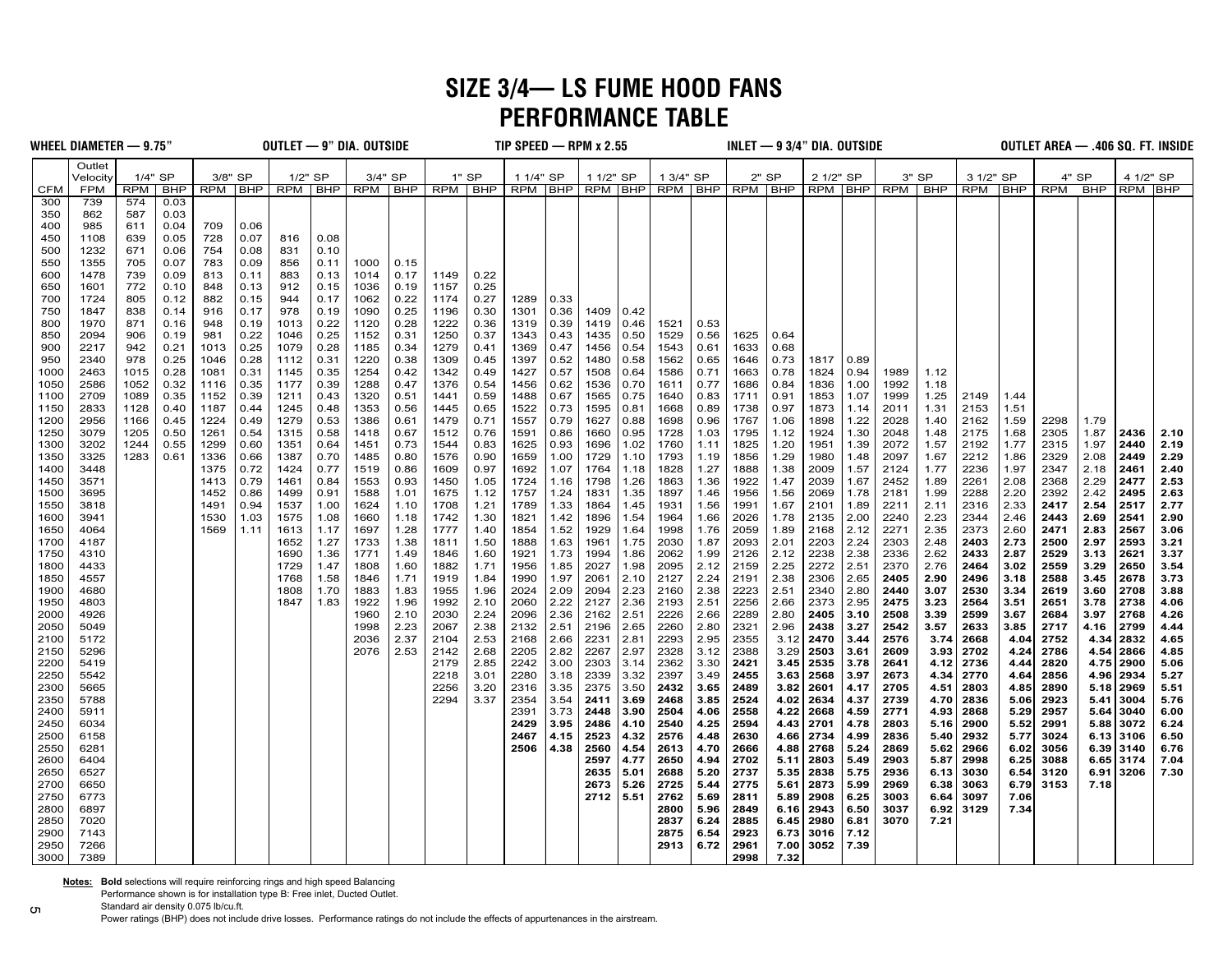**SIZE 1 — LS FUME HOOD FANS PERFORMANCE TABLE**

|              | WHEEL DIAMETER — 13" |            |              |            |              | OUTLET - 12" DIA, OUTSIDE |              |              |              |              |              | TIP SPEED $-$ RPM $x$ 3.41 |              |              |              |              |              | INLET — 13" DIA. OUTSIDE |              |              |              |              |       |              |      | OUTLET AREA - .706 SQ. FT. INSIDE |              |           |      |
|--------------|----------------------|------------|--------------|------------|--------------|---------------------------|--------------|--------------|--------------|--------------|--------------|----------------------------|--------------|--------------|--------------|--------------|--------------|--------------------------|--------------|--------------|--------------|--------------|-------|--------------|------|-----------------------------------|--------------|-----------|------|
|              | Outlet               |            |              |            |              |                           |              |              |              |              |              |                            |              |              |              |              |              |                          |              |              |              |              |       |              |      |                                   |              |           |      |
|              | Velocity             | 1/4" SP    |              | 3/8" SP    |              | $1/2$ " SP                |              | 3/4" SP      |              |              | $1"$ SP      | 1 1/4" SP                  |              | 1 1/2" SP    |              | 1 3/4" SP    |              |                          | $2"$ SP      | 2 1/2" SP    |              |              | 3" SP | 3 1/2" SP    |      |                                   | $4"$ SP      | 4 1/2" SP |      |
| <b>CFM</b>   | <b>FPM</b>           | <b>RPM</b> | <b>BHP</b>   |            | RPM   BHP    | RPM                       | <b>BHP</b>   |              | RPM   BHP    | <b>RPM</b>   | <b>BHP</b>   | RPM BHP                    |              | RPM BHP      |              |              | RPM   BHP    | RPM BHP                  |              | RPM BHP      |              | RPM BHP      |       | RPM          | BHP  | RPM                               | <b>BHP</b>   | RPM BHP   |      |
| 600          | 850                  | 437        | 0.06         |            |              |                           |              |              |              |              |              |                            |              |              |              |              |              |                          |              |              |              |              |       |              |      |                                   |              |           |      |
| 700          | 992                  | 456        | 0.07         | 531        | 0.10         |                           |              |              |              |              |              |                            |              |              |              |              |              |                          |              |              |              |              |       |              |      |                                   |              |           |      |
| 800          | 1133                 | 480        | 0.09         | 546        | 0.12         | 612                       | 0.15         |              |              |              |              |                            |              |              |              |              |              |                          |              |              |              |              |       |              |      |                                   |              |           |      |
| 900          | 1275                 | 506        | 0.11         | 568        | 0.14         | 626                       | 0.18         | 746          | 0.25         |              |              |                            |              |              |              |              |              |                          |              |              |              |              |       |              |      |                                   |              |           |      |
| 1000         | 1416                 | 535        | 0.14         | 592        | 0.17         | 647                       | 0.21         | 752          | 0.29         |              |              |                            |              |              |              |              |              |                          |              |              |              |              |       |              |      |                                   |              |           |      |
| 1100         | 1558                 | 564        | 0.17         | 620        | 0.21         | 670                       | 0.25         | 766          | 0.32         | 864          | 0.41         |                            |              |              |              |              |              |                          |              |              |              |              |       |              |      |                                   |              |           |      |
| 1200         | 1700                 | 591        | 0.20         | 649        | 0.24         | 696                       | 0.29         | 787          | 0.37         | 873          | 0.46         | 964                        | 0.56         |              |              |              |              |                          |              |              |              |              |       |              |      |                                   |              |           |      |
| 1300         | 1841                 | 619        | 0.24         | 678        | 0.29         | 724                       | 0.33         | 810          | 0.43         | 890          | 0.52         | 972                        | 0.62         | 1055         | 0.72         |              |              |                          |              |              |              |              |       |              |      |                                   |              |           |      |
| 1400         | 1983                 | 647        | 0.28         | 705        | 0.33         | 753                       | 0.38         | 835          | 0.48         | 911          | 0.58         | 986                        | 0.68         | 1062         | 0.80         | 1140         | 0.91         |                          |              |              |              |              |       |              |      |                                   |              |           |      |
| 1500         | 2125                 | 676        | 0.33         | 732        | 0.38         | 782                       | 0.44         | 861          | 0.54         | 935          | 0.65         | 1005                       | 0.76         | 1075         | 0.87         | 1146         | 0.99         | 1219                     | 1.10         |              |              |              |       |              |      |                                   |              |           |      |
| 1600         | 2266                 | 706        | 0.38         | 760        | 0.44         | 809                       | 0.50         | 888          | 0.61         | 959          | 0.73         | 1027                       | 0.84         | 1092         | 0.95         | 1157         | 1.08         | 1225                     | 1.21         |              |              |              |       |              |      |                                   |              |           |      |
| 1700         | 2408                 | 737        | 0.44         | 788        | 0.50         | 837                       | 0.56         | 918          | 0.69         | 985          | 0.81         | 1051                       | 0.93         | 1113         | 1.05         | 1174         | 1.17         | 1236                     | 1.31         | 1363         | 1.60         |              |       |              |      |                                   |              |           |      |
| 1800<br>1900 | 2550<br>2691         | 768        | 0.51<br>0.59 | 817<br>847 | 0.57<br>0.65 | 864                       | 0.64<br>0.72 | 947<br>975   | 0.77<br>0.86 | 1012<br>1042 | 0.90<br>0.99 | 1075<br>1101               | 1.03<br>1.13 | 1136<br>1160 | 1.16<br>1.27 | 1194<br>1216 | 1.28<br>1.40 | 1252<br>1271             | 1.41         | 1370<br>1382 | 1.70<br>1.83 | 1495         | 2.14  |              |      |                                   |              |           |      |
|              | 2833                 | 799        |              | 877        | 0.74         | 892<br>921                | 0.81         | 1002         | 0.96         | 1071         | 1.10         | 1129                       | 1.24         | 1185         | 1.39         | 1240         |              | 1293                     | 1.54<br>1.67 | 1397         | 1.96         | 1504         | 2.28  | 1613         | 2.63 |                                   |              |           |      |
| 2000<br>2100 |                      | 832        | 0.67         |            |              |                           |              |              |              |              | 1.21         |                            | 1.37         |              | 1.52         | 1265         | 1.53         |                          |              | 1417         | 2.12         |              | 2.44  |              | 2.78 |                                   |              |           |      |
| 2200         | 2975<br>3116         | 864<br>897 | 0.76<br>0.86 | 908<br>939 | 0.83<br>0.94 | 950<br>979                | 0.95<br>1.01 | 1030<br>1057 | 1.06<br>1.17 | 1100<br>1128 | 1.33         | 1158<br>1187               | 1.49         | 1211<br>1239 | 1.65         | 1290         | 1.66<br>1.81 | 1317<br>1341             | 1.82<br>1.96 | 1438         | 2.28         | 1516<br>1532 | 2.59  | 1619<br>1628 | 2.94 | 1723<br>1727                      | 3.14<br>3.32 |           |      |
| 2300         | 3258                 | 929        | 0.97         | 970        | 1.04         | 1010                      | 1.12         | 1085         | 1.29         | 1155         | 1.46         | 1216                       | 1.63         | 1268         | 1.78         | 1317         | 1.95         | 1366                     | 2.12         | 1461         | 2.45         | 1552         | 2.79  | 1642         | 3.12 | 1735                              | 3.48         | 1830      | 3.88 |
| 2400         | 3399                 | 963        | 1.09         | 1002       | 1.16         | 1040                      | 1.24         | 1113         | 1.42         | 1183         | 1.60         | 1244                       | 1.77         | 1297         | 1.95         | 1345         | 2.12         | 1392                     | 2.28         | 1485         | 2.63         | 1573         | 2.97  | 1659         | 3.30 | 1747                              | 3.69         | 1837      | 4.08 |
| 2500         | 3541                 | 996        | 1.21         | 1035       | 1.30         | 1072                      | 1.38         | 1142         | 1.55         | 1210         | 1.74         | 1272                       | 1.93         | 1326         | 2.11         | 1374         | 2.28         | 1419                     | 2.47         | 1511         | 2.82         | 1596         | 3.18  | 1679         | 3.54 | 1762                              | 3.90         | 1847      | 4.30 |
| 2600         | 3683                 | 1030       | 1.34         | 1067       | 1.44         | 1103                      | 1.52         | 1172         | 1.71         | 1238         | 1.89         | 1299                       | 2.09         | 1355         | 2.28         | 1403         | 2.47         | 1448                     | 2.65         | 1535         | 3.03         | 1620         | 3.40  | 1701         | 3.78 | 1780                              | 4.13         | 1861      | 4.55 |
| 2700         | 3824                 | 1063       | 1.49         | 1100       | 1.59         | 1135                      | 1.68         | 1201         | 1.86         | 1266         | 2.06         | 1327                       | 2.26         | 1383         | 2.46         | 1432         | 2.66         | 1477                     | 2.85         | 1561         | 3.23         | 1644         | 3.63  | 1724         | 4.00 | 1801                              | 4.39         | 1877      | 4.78 |
| 2800         | 3966                 | 1097       | 1.65         | 1133       | 1.75         | 1167                      | 1.85         | 1232         | 2.04         | 1294         | 2.23         | 1354                       | 2.44         | 1410         | 2.65         | 1461         | 2.85         | 1506                     | 3.06         | 1588         | 3.46         | 1669         | 3.85  | 1747         | 4.27 | 1823                              | 4.65         | 1897      | 5.02 |
| 2900         | 4108                 | 1131       | 1.81         | 1165       | 1.91         | 1199                      | 2.02         | 1262         | 2.22         | 1323         | 2.42         | 1382                       | 2.64         | 1437         | 2.85         | 1489         | 3.07         | 1535                     | 3.28         | 1617         | 3.69         | 1694         | 4.11  | 1771         | 4.52 | 1846                              | 4.91         | 1918      | 5.34 |
| 3000         | 4249                 | 1166       | 1.99         | 1199       | 2.11         | 1231                      | 2.21         | 1293         | 2.42         | 1352         | 2.62         | 1410                       | 2.84         | 1465         | 3.06         | 1516         | 3.29         | 1564                     | 3.51         | 1646         | 3.93         | 1721         | 4.37  | 1797         | 4.81 | 1870                              | 5.23         | 1940      | 5.66 |
| 3100         | 4391                 | 1200       | 2.18         | 1233       | 2.30         | 1264                      | 2.40         | 1325         | 2.63         | 1382         | 2.83         | 1438                       | 3.05         | 1492         | 3.29         | 1544         | 3.51         | 1592                     | 3.75         | 1675         | 4.19         | 1749         | 4.64  | 1822         | 5.09 | 1894                              | 5.52         | 1963      | 5.95 |
| 3200         | 4533                 | 1234       | 2.38         | 1266       | 2.50         | 1297                      | 2.63         | 1356         | 2.84         | 1412         | 3.05         | 1467                       | 3.28         | 1520         | 3.52         | 1571         | 3.76         | 1619                     | 4.00         | 1704         | 4.46         | 1778         | 4.93  | 1848         | 5.37 | 1919                              | 5.84         | 1987      | 6.29 |
| 3300         | 4674                 | 1269       | 2.60         | 1300       | 2.72         | 1330                      | 2.84         | 1388         | 3.07         | 1442         | 3.29         | 1496                       | 3.53         | 1549         | 3.77         | 1599         | 4.02         | 1646                     | 4.26         | 1733         | 4.76         | 1807         | 5.21  | 1875         | 5.69 | 1944                              | 6.17         | 2012      | 6.64 |
| 3400         | 4816                 | 1304       | 2.82         | 1333       | 2.95         | 1363                      | 3.08         | 1420         | 3.32         | 1473         | 3.55         | 1525                       | 3.78         | 1576         | 4.02         | 1626         | 4.30         | 1674                     | 4.54         | 1761         | 5.04         | 1836         | 5.53  | 1904         | 6.01 | 1970                              | 6.49         | 3037      | 6.99 |
| 3500         | 4958                 | 1338       | 3.06         | 1368       | 3.20         | 1397                      | 3.34         | 1452         | 3.58         | 1505         | 3.82         | 1555                       | 4.04         | 1605         | 4.29         | 1654         | 4.55         | 1701                     | 4.81         | 1789         | 5.35         | 1865         | 5.87  | 1933         | 6.35 | 1997                              | 6.82         | 3062      | 7.35 |
| 3600         | 5099                 |            |              | 1402       | 3.46         | 1430                      | 3.59         | 1484         | 3.85         | 1536         | 4.10         | 1586                       | 4.34         | 1634         | 4.59         | 1682         | 4.85         | 1728                     | 5.13         | 1816         | 5.66         | 1894         | 6.20  | 1962         | 6.70 | 2025                              | 7.20         |           |      |
| 3700         | 5241                 |            |              | 1436       | 3.73         | 1464                      | 3.87         | 1516         | 4.13         | 1568         | 4.39         | 1616                       | 4.63         | 1664         | 4.90         | 1771         | 5.16         | 1757                     | 5.44         | 1843         | 5.99         | 1923         | 6.54  | 1991         | 7.07 |                                   |              |           |      |
| 3800         | 5382                 |            |              |            |              | 1497                      | 4.16         | 1549         | 4.43         | 1599         | 4.69         | 1647                       | 4.94         | 1693         | 5.20         | 1739         | 5.48         | 1784                     | 5.76         | 1871         | 6.33         | 1950         | 6.90  | 2021         | 7.45 |                                   |              |           |      |
| 3900         | 5524                 |            |              |            |              | 1531                      | 4.45         | 1582         | 4.76         | 1631         | 5.02         | 1678                       | 5.30         | 1724         | 5.55         | 1768         | 5.83         | 1813                     | 6.10         | 1899         | 6.69         | 1978         | 7.28  |              |      |                                   |              |           |      |
| 4000         | 5666                 |            |              |            |              |                           |              | 1615         | 5.08         | 1663         | 5.37         | 1709                       | 5.65         | 1754         | 5.90         | 1798         | 6.18         | 1841                     | 6.46         | 1926         | 7.08         |              |       |              |      |                                   |              |           |      |
| 4100         | 5807                 |            |              |            |              |                           |              | 1648         | 5.43         | 1696         | 5.73         | 1741                       | 6.00         | 1785         | 6.28         | 1828         | 6.55         | 1870                     | 6.84         | 1954         | 7.47         |              |       |              |      |                                   |              |           |      |
| 4200         | 5949                 |            |              |            |              |                           |              |              |              | 1728         | 6.08         | 1772                       | 6.38         | 1816         | 6.66         | 1858         | 6.94         | 1900                     | 7.25         |              |              |              |       |              |      |                                   |              |           |      |
| 4300         | 6091                 |            |              |            |              |                           |              |              |              | 1760         | 6.47         | 1804                       | 6.77         | 1847         | 7.07         | 1888         | 7.35         |                          |              |              |              |              |       |              |      |                                   |              |           |      |
| 4400         | 6232                 |            |              |            |              |                           |              |              |              |              |              | 1836                       | 7.20         | 1878   7.49  |              |              |              |                          |              |              |              |              |       |              |      |                                   |              |           |      |

**Notes: Bold** selections will require reinforcing and high speed balancing

Performance shown is for installation type B: Free inlet, Ducted Outlet.

Standard air density 0.075 lb/cu.ft.

Power ratings (BHP) does not include drive losses. Performance ratings do not include the effects of appurtenances in the airstream.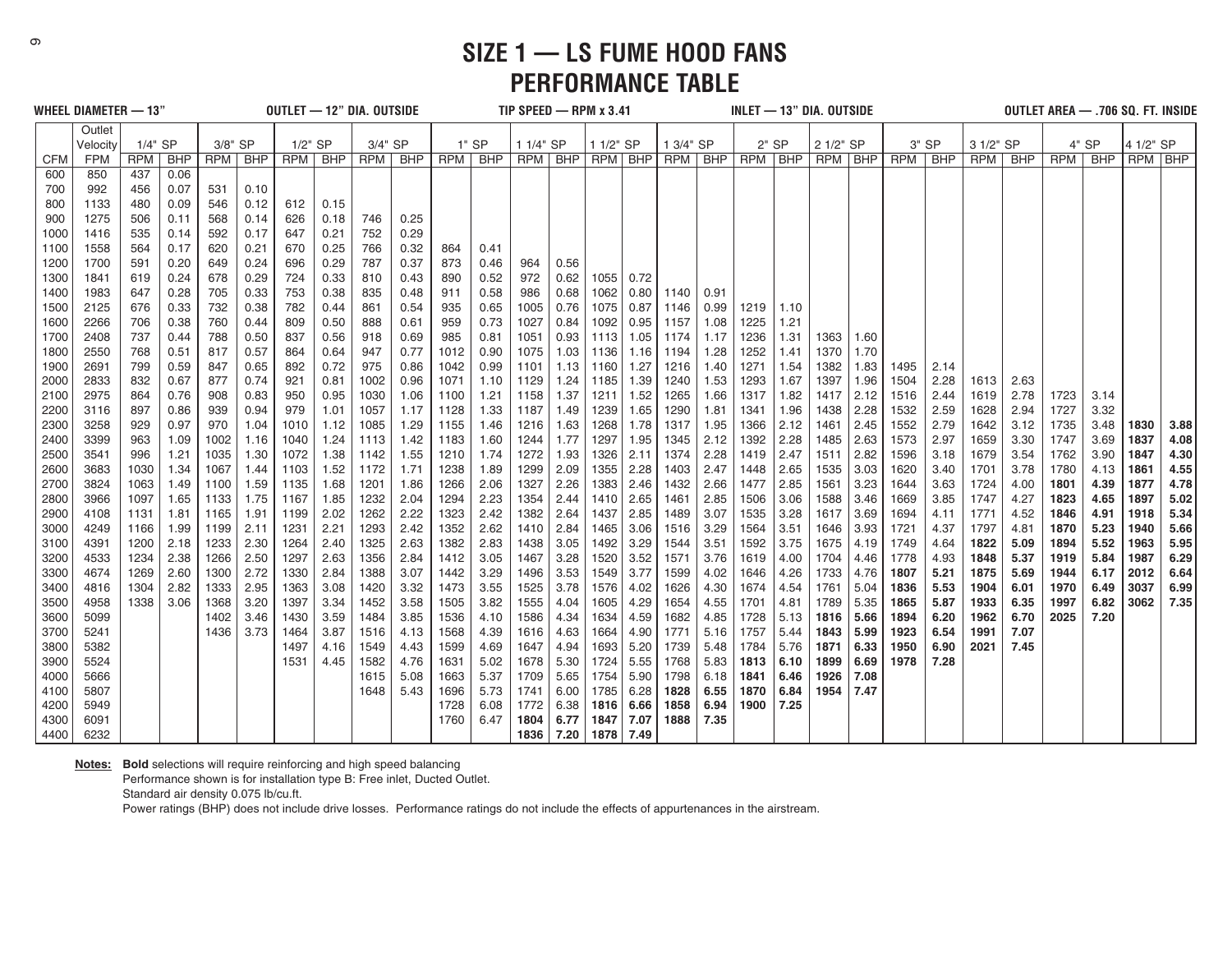### **SIZE 1 1/4— LS FUME HOOD FANS PERFORMANCE TABLE**

|            | WHEEL DIAMETER - 16.25" |            |            |            |            |           |            | OUTLET - 15" DIA, OUTSIDE |           |       |            | TIP SPEED $-$ RPM $x$ 4.21 |      |           |      |            |            |         |         | $INLET - 16 1/2" DIA. OUTSIDE$ |      |            |            |            |      | OUTLET AREA - 1.127 SQ. FT. INSIDE |            |           |      |
|------------|-------------------------|------------|------------|------------|------------|-----------|------------|---------------------------|-----------|-------|------------|----------------------------|------|-----------|------|------------|------------|---------|---------|--------------------------------|------|------------|------------|------------|------|------------------------------------|------------|-----------|------|
|            | Outlet                  |            |            |            |            |           |            |                           |           |       |            |                            |      |           |      |            |            |         |         |                                |      |            |            |            |      |                                    |            |           |      |
|            | Velocity                | $1/4$ " SP |            | 3/8" SP    |            | $1/2"$ SP |            | 3/4" SP                   |           |       | $1"$ SP    | 1 1/4" SP                  |      | 1 1/2" SP |      | 1 3/4" SP  |            |         | $2"$ SP | 2 1/2" SP                      |      |            | $3"$ SP    | 3 1/2" SP  |      |                                    | 4" SP      | 4 1/2" SP |      |
| <b>CFM</b> | <b>FPM</b>              | RPM        | <b>BHP</b> | <b>RPM</b> | <b>BHP</b> | RPM I     | <b>BHP</b> |                           | RPM   BHP | RPM I | <b>BHP</b> | RPM   BHP                  |      | RPM BHP   |      | <b>RPM</b> | <b>BHP</b> | RPM BHP |         | RPM BHP                        |      | <b>RPM</b> | <b>BHP</b> | <b>RPM</b> | BHP  | <b>RPM</b>                         | <b>BHP</b> | RPM BHP   |      |
| 1000       | 887                     | 355        | 0.10       | 422        | 0.14       |           |            |                           |           |       |            |                            |      |           |      |            |            |         |         |                                |      |            |            |            |      |                                    |            |           |      |
| 1200       | 1065                    | 378        | 0.13       | 432        | 0.18       | 488       | 0.22       |                           |           |       |            |                            |      |           |      |            |            |         |         |                                |      |            |            |            |      |                                    |            |           |      |
| 1400       | 1242                    | 404        | 0.17       | 454        | 0.23       | 500       | 0.28       | 597                       | 0.39      |       |            |                            |      |           |      |            |            |         |         |                                |      |            |            |            |      |                                    |            |           |      |
| 1600       | 1420                    | 434        | 0.23       | 479        | 0.28       | 522       | 0.34       | 604                       | 0.46      | 689   | 0.60       |                            |      |           |      |            |            |         |         |                                |      |            |            |            |      |                                    |            |           |      |
| 1800       | 1597                    | 462        | 0.29       | 508        | 0.35       | 547       | 0.42       | 621                       | 0.54      | 694   | 0.68       |                            |      |           |      |            |            |         |         |                                |      |            |            |            |      |                                    |            |           |      |
| 2000       | 1775                    | 491        | 0.36       | 537        | 0.43       | 575       | 0.50       | 644                       | 0.65      | 709   | 0.79       | 776                        | 0.95 | 844       | 1.12 |            |            |         |         |                                |      |            |            |            |      |                                    |            |           |      |
| 2200       | 1952                    | 519        | 0.44       | 566        | 0.53       | 604       | 0.60       | 669                       | 0.76      | 731   | 0.92       | 789                        | 1.08 | 850       | 1.25 | 912        | 1.44       |         |         |                                |      |            |            |            |      |                                    |            |           |      |
| 2400       | 2130                    | 550        | 0.54       | 594        | 0.63       | 634       | 0.72       | 696                       | 0.89      | 755   | 1.06       | 810                        | 1.23 | 864       | 1.41 | 920        | 1.60       | 976     | 1.80    |                                |      |            |            |            |      |                                    |            |           |      |
| 2600       | 2307                    | 580        | 0.66       | 623        | 0.75       | 662       | 0.85       | 726                       | 1.04      | 781   | 1.22       | 834                        | 1.41 | 884       | 1.59 | 934        | 1.78       | 985     | 1.98    | 1090                           | 2.43 |            |            |            |      |                                    |            |           |      |
| 2800       | 2484                    | 612        | 0.79       | 652        | 0.89       | 690       | 0.99       | 756                       | 1.20      | 808   | 1.39       | 859                        | 1.60 | 907       | 1.79 | 954        | 2.00       | 1000    | 2.20    | 1096                           | 2.65 |            |            |            |      |                                    |            |           |      |
| 3000       | 2662                    | 645        | 0.94       | 682        | 1.04       | 718       | 1.15       | 784                       | 1.37      | 838   | 1.59       | 885                        | 1.80 | 932       | 2.02 | 977        | 2.23       | 1021    | 2.45    | 1107                           | 2.90 | 1197       | 3.38       |            |      |                                    |            |           |      |
| 3200       | 2839                    | 678        | 1.11       | 713        | 1.22       | 748       | 1.33       | 812                       | 1.57      | 868   | 1.80       | 914                        | 2.04 | 958       | 2.26 | 1002       | 2.48       | 1043    | 2.72    | 1125                           | 3.17 | 1207       | 3.67       | 1292       | 4.23 |                                    |            |           |      |
| 3400       | 3017                    | 711        | 1.30       | 745        | 1.42       | 778       | 1.50       | 841                       | 1.79      | 897   | 2.04       | 944                        | 2.28 | 986       | 2.53 | 1027       | 2.77       | 1068    | 3.01    | 1146                           | 3.48 | 1222       | 3.99       | 1301       | 4.54 | 1379                               | 4.96       |           |      |
| 3600       | 3194                    | 745        | 1.52       | 777        | 1.64       | 809       | 1.76       | 869                       | 2.03      | 925   | 2.30       | 974                        | 2.56 | 1015      | 2.80 | 1054       | 3.07       | 1094    | 3.31    | 1169                           | 3.90 | 1242       | 4.35       | 1314       | 4.89 | 1389                               | 5.48       | 1464      | 6.08 |
| 3800       | 3372                    | 779        | 1.76       | 810        | 1.89       | 840       | 2.01       | 898                       | 2.28      | 953   | 2.57       | 1003                       | 2.85 | 1045      | 3.12 | 1083       | 3.39       | 1120    | 3.66    | 1194                           | 4.21 | 1264       | 4.75       | 1332       | 5.29 | 1401                               | 5.88       | 1472      | 6.49 |
| 4000       | 3549                    | 813        | 2.02       | 843        | 2.16       | 872       | 2.29       | 928                       | 2.57      | 981   | 2.87       | 1031                       | 3.16 | 1075      | 3.46 | 1113       | 3.74       | 1149    | 4.03    | 1220                           | 4.60 | 1288       | 5.17       | 1354       | 5.73 | 1418                               | 6.31       | 1484      | 6.94 |
| 4200       | 3727                    | 847        | 2.30       | 877        | 2.46       | 905       | 2.60       | 958                       | 2.88      | 1010  | 3.19       | 1059                       | 3.50 | 1103      | 3.82 | 1143       | 4.12       | 1178    | 4.40    | 1246                           | 5.01 | 1313       | 5.63       | 1376       | 6.20 | 1439                               | 6.80       | 1500      | 7.44 |
| 4400       | 3904                    | 882        | 2.61       | 910        | 2.78       | 938       | 2.93       | 989                       | 3.22      | 1039  | 3.54       | 1087                       | 3.87 | 1132      | 4.20 | 1172       | 4.50       | 1209    | 4.84    | 1274                           | 5.46 | 1338       | 6.09       | 1401       | 6.72 | 1461                               | 7.35       | 1520      | 7.98 |
| 4600       | 4082                    | 917        | 2.95       | 944        | 3.13       | 971       | 3.29       | 1021                      | 3.60      | 1068  | 3.93       | 1115                       | 4.27 | 1160      | 4.61 | 1201       | 4.94       | 1238    | 5.28    | 1303                           | 5.93 | 1365       | 6.59       | 1426       | 7.25 | 1485                               | 7.90       | 1542      | 8.57 |
| 4800       | 4259                    | 952        | 3.32       | 979        | 3.51       | 1004      | 3.67       | 1053                      | 4.04      | 1099  | 4.33       | 1144                       | 4.67 | 1188      | 5.05 | 1229       | 5.41       | 1267    | 5.75    | 1333                           | 6.43 | 1393       | 7.11       | 1452       | 7.82 | 1509                               | 8.50       | 1565      | 9.18 |
| 5000       | 4437                    | 988        | 3.72       | 1012       | 3.90       | 1038      | 4.10       | 1085                      | 4.44      | 1130  | 4.78       | 1173                       | 5.13 | 1216      | 4.49 | 1257       | 5.88       | 1295    | 6.25    | 1363                           | 6.99 | 1422       | 7.68       | 1478       | 8.39 | 1535                               | 9.12       | 1590      | 9.84 |
| 5200       | 4614                    | 1023       | 4.16       | 1048       | 4.36       | 1072      | 4.54       | 1117                      | 4.90      | 1161  | 5.25       | 1203                       | 5.61 | 1245      | 6.00 | 1285       | 6.41       | 1323    | 6.78    | 1393                           | 7.56 | 1452       | 8.28       | 1507       | 9.03 | 1561                               | 9.77       |           |      |
| 5400       | 4791                    | 1059       | 4.62       | 1082       | 4.83       | 1106      | 5.04       | 1150                      | 5.40      | 1193  | 5.78       | 1233                       | 6.13 | 1274      | 6.52 | 1314       | 6.94       | 1352    | 7.35    | 1421                           | 8.13 | 1482       | 8.91       | 1536       | 9.68 |                                    |            |           |      |
| 5600       | 4969                    | 1094       | 5.11       | 1117       | 5.32       | 1140      | 5.55       | 1183                      | 5.95      | 1225  | 6.34       | 1265                       | 6.70 | 1304      | 7.11 | 1342       | 7.51       | 1379    | 7.93    | 1449                           | 8.77 | 1512       | 9.60       |            |      |                                    |            |           |      |
| 5800       | 5146                    | 1130       | 5.65       | 1152       | 5.87       | 1174      | 6.09       | 1216                      | 6.51      | 1257  | 6.92       | 1296                       | 7.28 | 1334      | 7.70 | 1371       | 8.11       | 1408    | 8.57    | 1477                           | 9.41 |            |            |            |      |                                    |            |           |      |
| 6000       | 5324                    | 1166       | 6.21       | 1187       | 6.44       | 1209      | 6.69       | 1250                      | 7.13      | 1289  | 7.53       | 1327                       | 7.93 | 1364      | 8.35 | 1401       | 8.78       | 1437    | 9.22    |                                |      |            |            |            |      |                                    |            |           |      |
| 6200       | 5501                    | 1202       | 6.83       | 1223       | 7.07       | 1243      | 7.31       | 1284                      | 7.77      | 1322  | 8.21       | 1359                       | 8.64 | 1396      | 9.06 | 1431       | 9.47       | 1466    | 9.93    |                                |      |            |            |            |      |                                    |            |           |      |
| 6400       | 5679                    | 1238       | 7.49       | 1258       | 7.74       | 1278      | 7.79       | 1317                      | 8.46      | 1355  | 8.91       | 1392                       | 9.34 | 1427      | 9.77 |            |            |         |         |                                |      |            |            |            |      |                                    |            |           |      |
| 6600       | 5856                    | 1274       | 8.18       | 1294       | 8.43       | 1313      | 8.67       | 1352                      | 9.21      | 1388  | 9.64       |                            |      |           |      |            |            |         |         |                                |      |            |            |            |      |                                    |            |           |      |
| 6800       | 6034                    |            |            | 1329       | 9.17       | 1348      | 9.43       | 1386                      | 9.97      |       |            |                            |      |           |      |            |            |         |         |                                |      |            |            |            |      |                                    |            |           |      |
| 7000       | 6211                    |            |            | 1365       | 9.95       |           |            |                           |           |       |            |                            |      |           |      |            |            |         |         |                                |      |            |            |            |      |                                    |            |           |      |

**Notes:** Performance shown is for installation type B: Free inlet, Ducted Outlet.

Standard air density 0.075 lb/cu.ft.

Power ratings (BHP) does not include drive losses. Performance ratings do not include the effects of appurtenances in the airstream.

#### **V-BELT DRIVES**

All V-Belt Drives are of the adjustable type. Unless otherwise specified, drives will be selected to provide a maximum speed of approximately 15% above the operating speed, unless this would overload the motor beyond the overload service factor. Low speed will be a variable dependent on drive selected. All drives will be designed for a minimum HP rating of 20% above the motor horsepower.